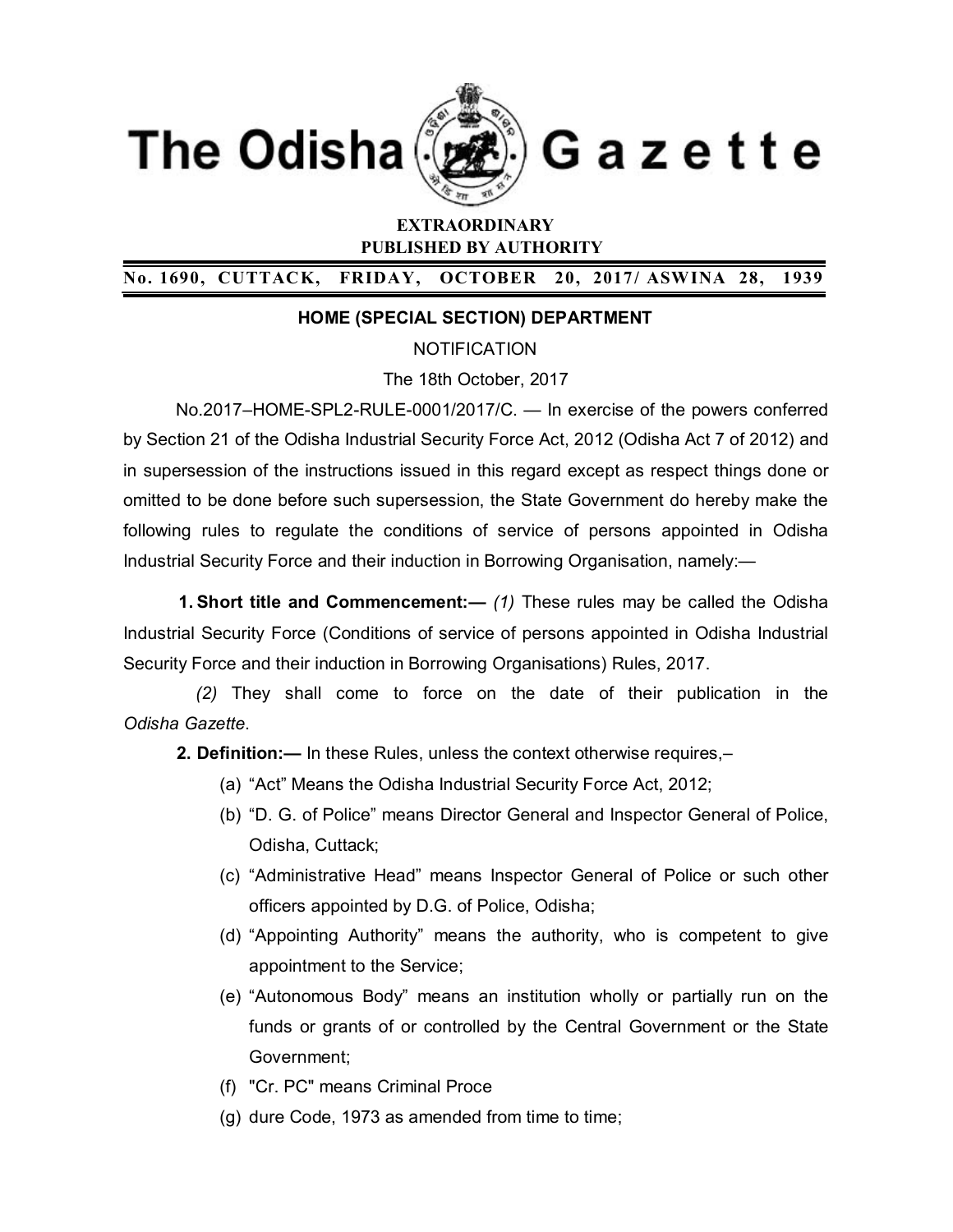- (h) "Enrolled member of the force" means any sub-ordinate officer, under officer or any other member of the Force of a rank lower than that of an under officer;
- (i) "Establishment" means:
	- (i) An Office, guest house or such other institution belonging to the Government;
	- (ii) An establishment other than referred to in sub-clause (i), which is owned, controlled or managed by a body corporate or firm or an individual or association or other body of individuals.
- (j) "Force" means the Odisha Industrial Security Force (OISF) constituted under rule 3;
- (k) "Industrial Undertaking" means any undertaking pertaining to scheduled industry and includes an undertaking engaged in any other industry or in any trade, business or service which may be regulated by law made by Parliament or Legislative Assembly of the State;
- (l) "Public Sector Industrial Undertaking" means an industrial undertaking owned, controlled or managed by;-
	- (i) A Government Company as defined in Section 617 of the companies Act, 1956.
	- (ii) A Corporation establishment by or under a Central Act or State Act, which is controlled or managed by the State Government.
- (m) "Inspector General" means the Inspector General of Police, OISF, appointed under rule 4;
- (n) "Managing Director", in relation to industrial undertaking means the person, who exercises control over the affairs of that undertaking and includes General Manager, Manager, Chief Executive Officer, Unit Head or by whatever name called;
- (o) "Member of the Force" means a person appointed to the Force under these rules;
- (p) "Prescribed" means prescribed by the rules made under these rules;
- (q) "Private Industrial Undertakings" means an industrial undertaking owned, controlled or managed by person other than the Central or State Government or any Public Sector Industrial Undertaking;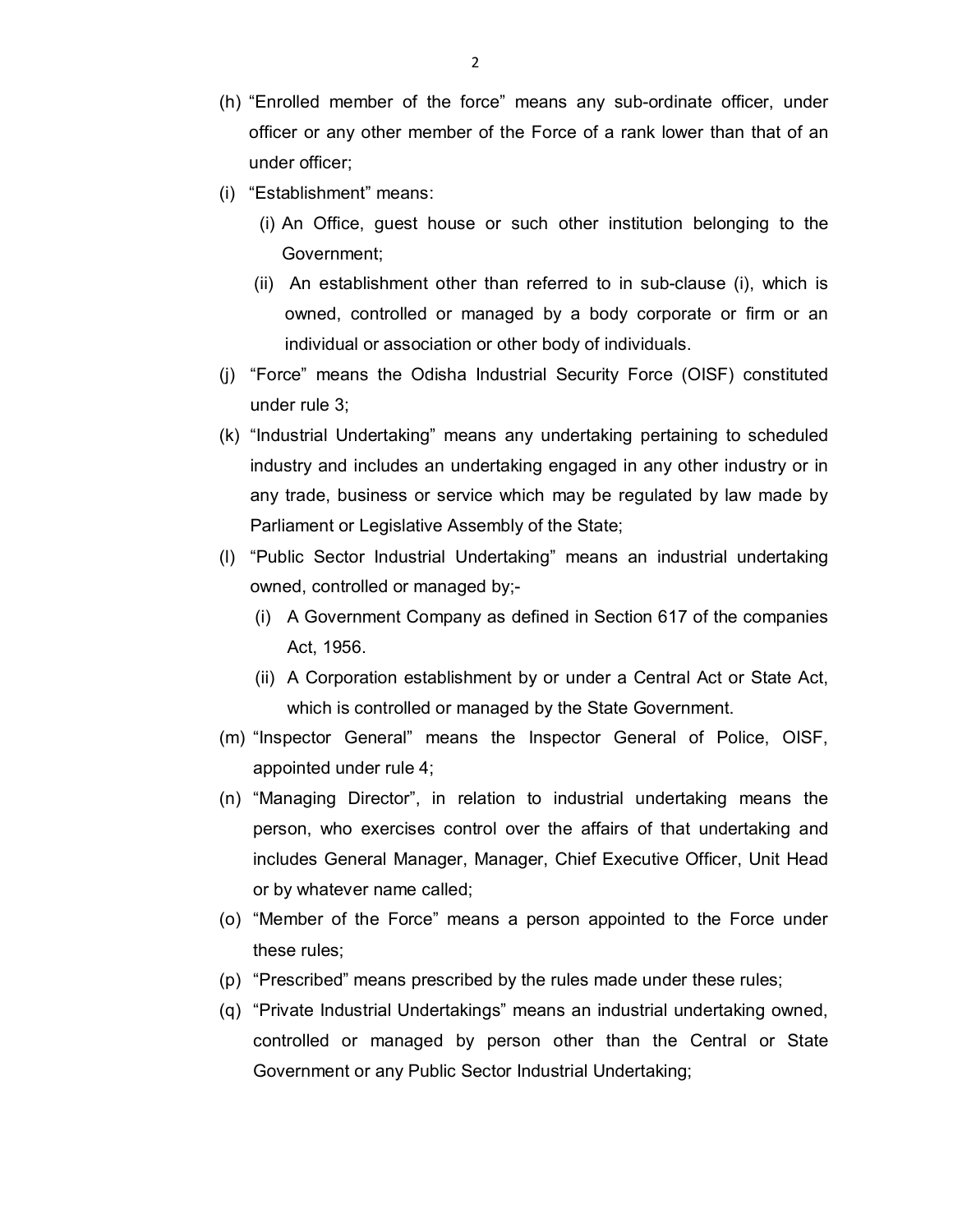- (r) "Scheduled Industry" means any industry engaged in the manufacture or production of the articles mentioned in the First Schedule of the Industries (Development and Regulation) Act, 1951;
- (s) "Strategic and Vital Installation" means all such vulnerable points or areas as specified by the State Government, from time to time and declared essential for the maintenance of the life of the community and which require special protection against sabotage;
- (t) "Sub-ordinate Officer" means a person appointed to the Force as a Sub-Inspector or an Assistant Sub-Inspector;
- (u) "Supervisory Officer" means any of the officers appointed under rule 4 and includes any other officer appointed by the State Government as supervisory officer of the Force;
- (v) "Under Officer" means a person appointed to the Force as Havildar or Constable;
- (w) "Unit" means establishments, industrial undertakings in public sector and private industrial undertakings as defined in clause (j) & (k) of rule (2); and
- (x) "PMR" means Odisha Police Manual Rules.
- **3. Constitution of the Force** :—The Force consists of two Branches namely:—
	- (a) Executive Branch
	- (b) Ministerial Branch

**4. Composition of the Force**:— The Supervisory officers and enrolled members of the Force shall be classified in accordance with the ranks in the following categories, namely :—

*(1)* Supervisory Officers:—

- (a) Director General of Police, Odisha, Cuttack
- (b) Inspector General of Police (OISF), Odisha, Bhubaneswar
- (c) Deputy Inspector General of Police (OISF), Odisha, Bhubaneswar
- (d) Senior Commandant or Commandant
- (e) Deputy Commandant
- (f) Assistant Commandant
- (g) Inspector (Armed) or Subedar
- (h) Sub-Inspector (Armed) or Deputy Subedar
- (i) Havildar
- (j) Constable; and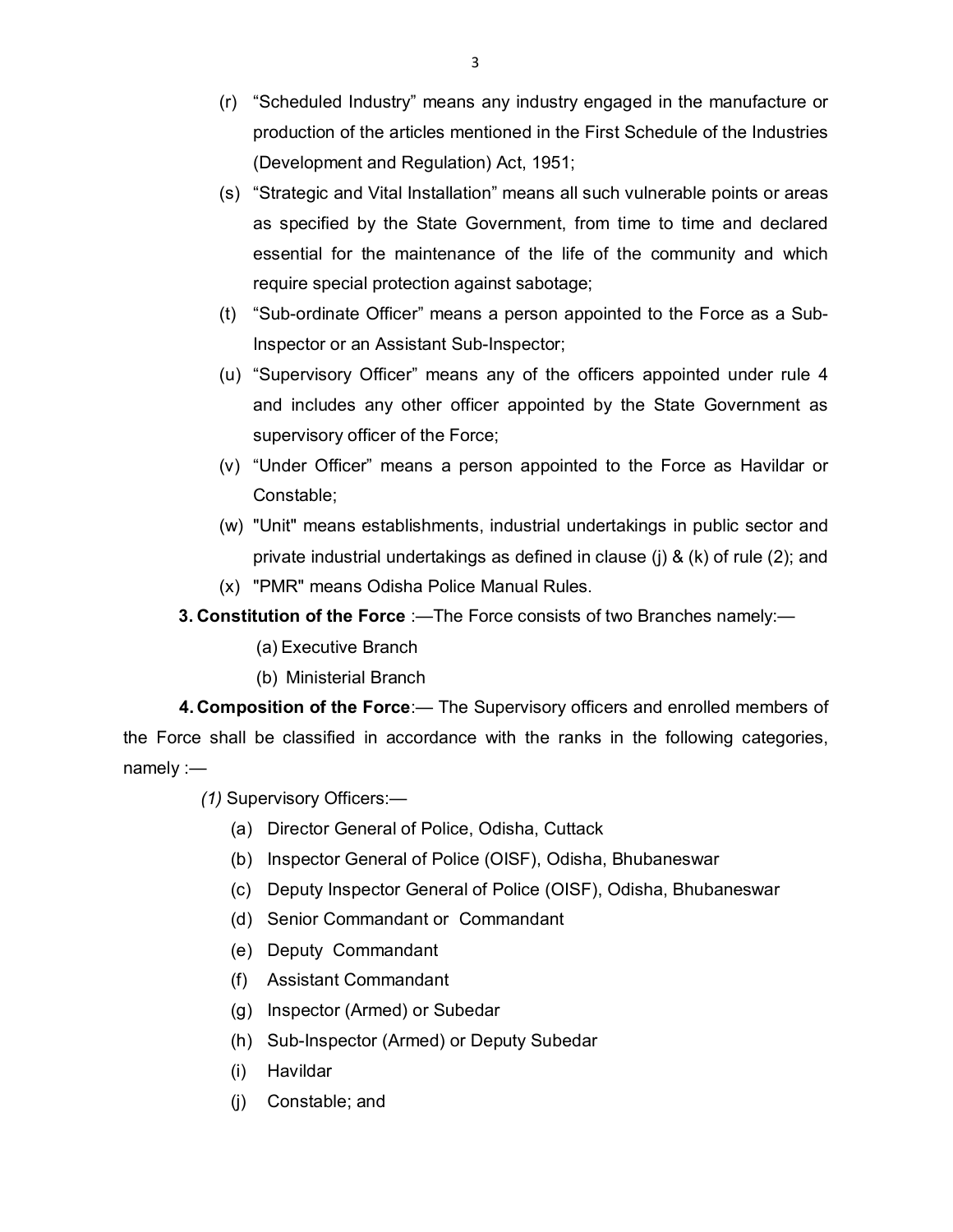(k) Supporting Staff (Cook, Visty, Barber, Dhobi, Sweeper, Mochi, Carpenter, Tailor, Mason, Plumber, Painter, Switch Board Attendant):

Each of the above categories of ranks other than the ranks mentioned at point(k) shall be the immediate superior in rank to the rank mentioned below that category.

 *(2)* Ministerial officers:—

- (a) Private Secretary
- (b) Section Officer
- (c) Personal Assistant
- (d) Senior Assistant
- (e) Senior Stenographer
- (f) Junior Stenographer
- (g) Junior Assistant

**5. Duties of Director General of Police, Odisha**:— The Director General of Police, Odisha shall be the Head of the force and shall be responsible for maintaining it in a state of high efficiency, training, discipline and morale and he shall for that purpose take all such steps, as he may consider necessary.

**6. Duties of Inspector General of Police (IG), OISF**:— *(1)* The IG, OISF shall exercise powers of Head of OISF and shall keep in touch with the Chairman, Managing Director and General Manager of the Public Sector Undertakings, Unit Heads, where the force is deputed and address from time to time the problems and needs of each such units in relation to the force. He shall maintain close liaison with the local police authority and other authorities of the state so as to secure effective co-ordination. In regard to matters pertaining to the protection and security of Public Sector Undertakings, he shall keep the Director General of Police, Odisha, Cuttack duly informed about all matters of importance.

*(2)* The IG, OISF shall closely monitor the crime situations in the field units and adopt proper crime control measures in the respective undertakings.

*(3)* The IG, OISF shall exercise operational control of the force, deployed at different undertakings or institutions and to render timely directions to the respective Zonal or Plant force in-charge. This also includes deployment on internal security duties etc.

*(4)* The IG, OISF shall guide and direct all concerned to ensure effective security arrangement in the industrial undertakings.

*(5)* The IG, OISF shall carry out the inspections of OISF Battalion or units.

*(6)* The IG, OISF shall exercise powers for grant of casual leave to DIG of Police, OISF and Commandant, OISF as per the rules and Earned Leaves of all Gazetted Officers (Assistant Commandant and above)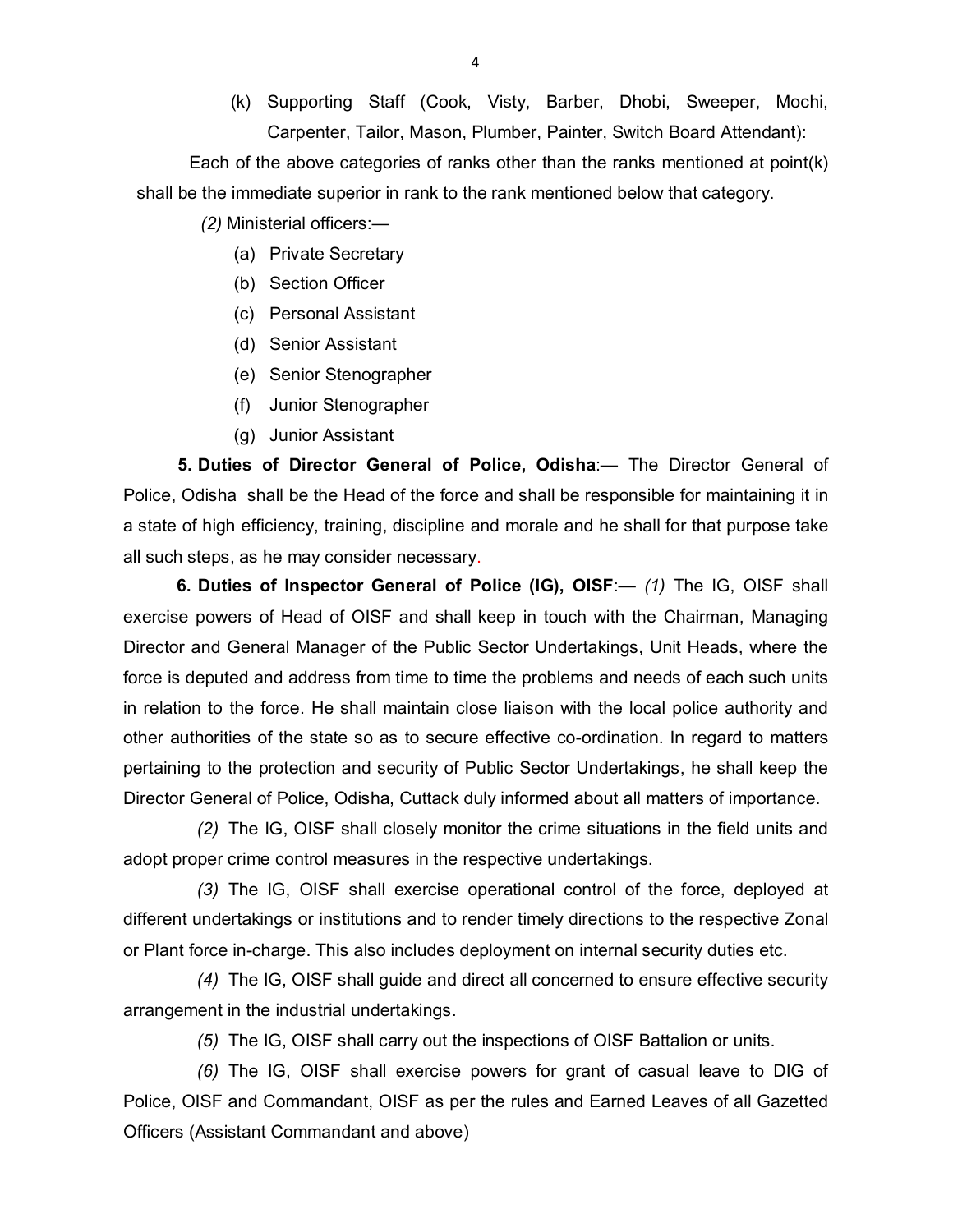*(7)* The IG, OISF shall order posting or transfer of enrolled members of the force of the OISF deployed at different undertakings of the State.

*(8)* The IG, OISF shall ensure proper discipline of the force.

*(9)* The IG, OISF shall ensure timely recovery of OISF dues.

*(10)* The IG, OISF shall ensure proper training of the force personnel of OISF.

*(11)* The IG, OISF shall look after and to take effective steps for the welfare of OISF personnel to keep their morale high.

**7. Duties of Deputy Inspector General of Police, OISF**:— When Deputy Inspector General of Police, OISF is placed as head of the unit, he shall discharge all duties enumerated in rule 6 and shall assist I.G. of Police, OISF, while at Headquarters.

**8. Duties of Managing Director or General Manager or Institution Head**:— The force deputed to an undertaking shall work under the general supervision, direction and control of the unit commander of the force in consultation with the Managing Director of that undertaking or Unit Head as the case may be. The Managing Director or Unit Head may inspect the posts of the force situated in his undertaking or unit.

**9. Duties of Commandant**.:— *(1)* The Commandant shall be the Head of the OISF Battalion. He shall be responsible for the efficiency, discipline and morale of the force and for the proper management of each branch of the force under him. He shall periodically inspect the units of the force under his command. All orders to the force under him shall emanate from him and all communications from the force under him shall pass through him.

*(2)* The Commandant shall regularly inspect the detachments of the force posted outside the Headquarters and ensure that they remain in a high state of efficiency. He shall ensure that all members of the force under him shall attend parade and refresher courses in turn, according to a programme. When at headquarter he shall attend the parade every Monday and hold the Orderly Room.

*(3)* The Commandant shall be responsible for the security of the undertaking or units in which the detachment of his units are posted. For that purpose, he shall remain in close touch with the district as well as police authorities and the heads of the other departments in the said undertaking. He shall keep the I. G. or D.I.G of Police, OISF as well as the Managing Director or Unit Head of the said undertaking or unit fully informed of all the developments and send them regular fortnightly reports, as prescribed. Matters of urgent nature, however, shall be brought to their notice by the quickest possible means. He shall pay his personal attention to the working of the intelligence wing and ensure that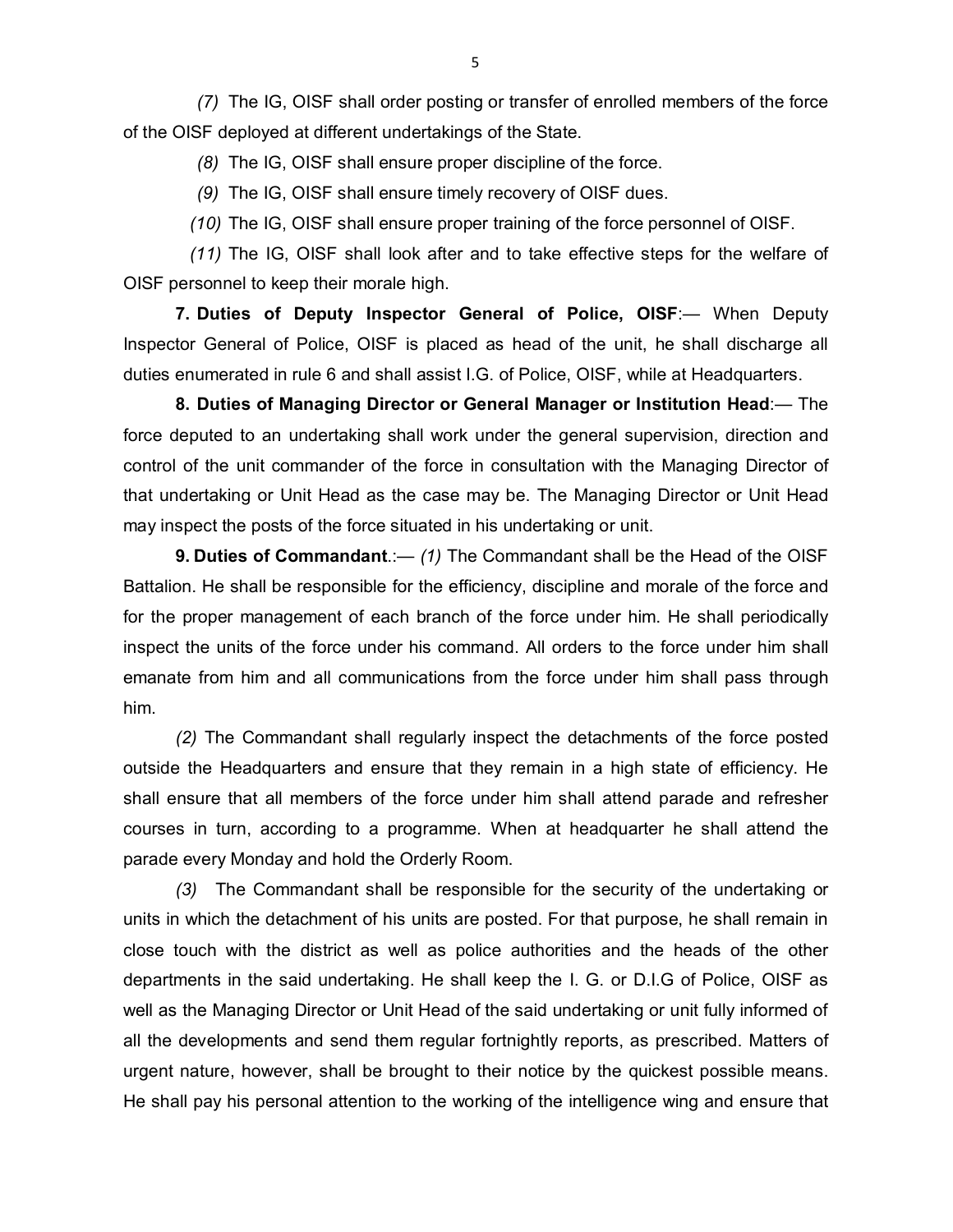intelligence is efficiently collected and conveyed promptly to the Managing Director or Unit Head and the Senior Officers of OISF.

**10 . Duties of Deputy Commandant**:— *(1)* The Deputy Commandant shall assist the Commandant in the discharge of his duties and where he is placed as head of the unit, he shall discharge all the duties of a Commandant and shall exercise only those financial powers that are delegated to him under the relevant rules.

*(2)* The Deputy Commandant shall be responsible for the efficiency, discipline and morale of the personnel under him and shall also be responsible for the security of the undertaking or its part entrusted to him. He shall perform duty given to him time to time by the Commandant.

**11**. **Duties of Assistant Commandant**:— The Assistant Commandant shall assist the Commandant and unless specifically directed to the contrary in the regulations framed for the purpose. He shall perform all the functions of the Commandant, when so required by the later. He shall be responsible for the efficiency, discipline and morale of the personnel under him and shall also be responsible for the security of the undertaking and any other duties entrusted to him. He will assist Deputy Commandant where the Deputy Commandant is the head of the unit.

**12. Inspector (Armed) or Subedar**:— He shall assist Assistant Commandant, where the Asst. Commandant is head of the unit and also perform duties entrusted to him by the superior officers time to time. He remains in-charge of a unit as and when required or when the Asst. Commandant of the unit remains absent.

**13. Sub-Inspector (Armed) or Deputy Subedar or Havildar or Constable**:— They shall perform duty as per the direction of Superior Officers and the duties enumerated in Section 8 of the OISF Act.

**14.** For other posts which have been sanctioned or created or may be sanctioned or created from time to time by the State Government, their duties shall be assigned by the I. G. of Police, OISF by a separate order.

**15. Arrest & Search**:—While making an arrest under section 10 of the Act or search under section 11 of the Act, the member of the Force shall follow the procedure prescribed in the Cr. PC.

**16. Powers of Appointment**:— *(1)* Constables will be recruited as per the order of Government from time to time.

*(2)* The Constables of OISF including women constables will be eligible for redeployment to the district as per prevalent rule as applicable to Sepoys or Constables of State Armed Police Battalions.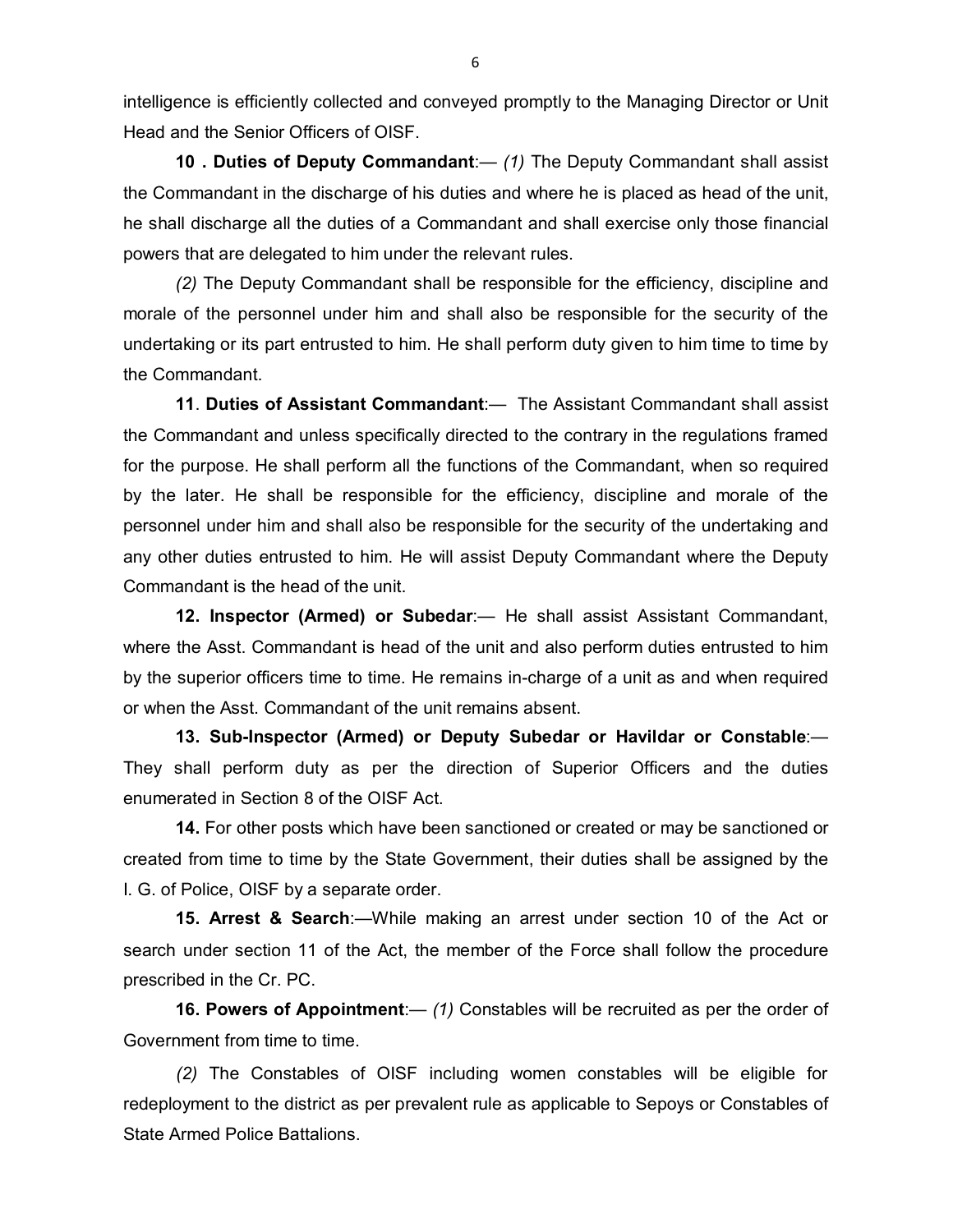(3) The supporting staff as mentioned in rule 4 will be appointed by Commandant as per rule prescribed for the equivalent rank in Odisha Police.

*(4)* The medical fitness test will be conducted as per the provisions of rule 22(2) of the OISF (Method of Recruitment and Conditions of service of Constables, OISF) Rules, 2014.

*(5)* The ministerial posts will form a common cadre with concerned equivalent rank of D.G.P.O. cadre of Ministerial Officers of Odisha Police. They will enjoy the same rank as that of their equivalent Police cadre.

*(6)* Posts of Havildar, SI (Armed), Inspector (Armed), AC, DC, and Commandant of OISF other than that reserved for women and such other higher ranks created subsequently shall form a common cadre with concerned equivalent ranks of the Armed Police Cadre of Odisha State Police.

**17. Agreement**:— Every enrolled member of the force (except those appointed on transfer on deputation) shall execute at the time of his initial appointment an agreement in the form specified by the administrator. If the force leaves the job on any ground within the period of three years, he has to deposit the specified amount fixed by the State Government from time to time.

**18. Deputation**:— *(1)* CISF unit, State Government or Central Government or State Government undertakings or Central Government undertakings, State Police and Home guards, Special Police Officers and Private Security guards may be deputed to OISF Organisation for a period of five years and subject to extension for another two years. During the period of deputation, the Officer on deputation shall be governed by the provisions of the Act and the rules and regulations made thereunder.

*(2)* Without prejudice to the foregoing, every such officer shall be subject to the rules of discipline applicable to the corresponding rank to the force.

*(3)* All such officers posted to OISF should undergo a course on industrial security for a duration in a designated Training Centre as decided by the DGP from time to time

*(4)* Save as aforesaid, the other terms and condition of deputation shall be such, as may be agreed upon which is issued time to time by the State Government.

*(5)* Notwithstanding anything contained in these rules, the State Government or the D. G. of Police, Odisha, Cuttack or I.G., OISF, as the case may be, may terminate the period of deputation of any officer at any time without assigning any reason and such termination shall not be deemed to a punishment.

*(6)* Deputation allowance, if any, to be sanctioned by Competent Authority with approval of Government.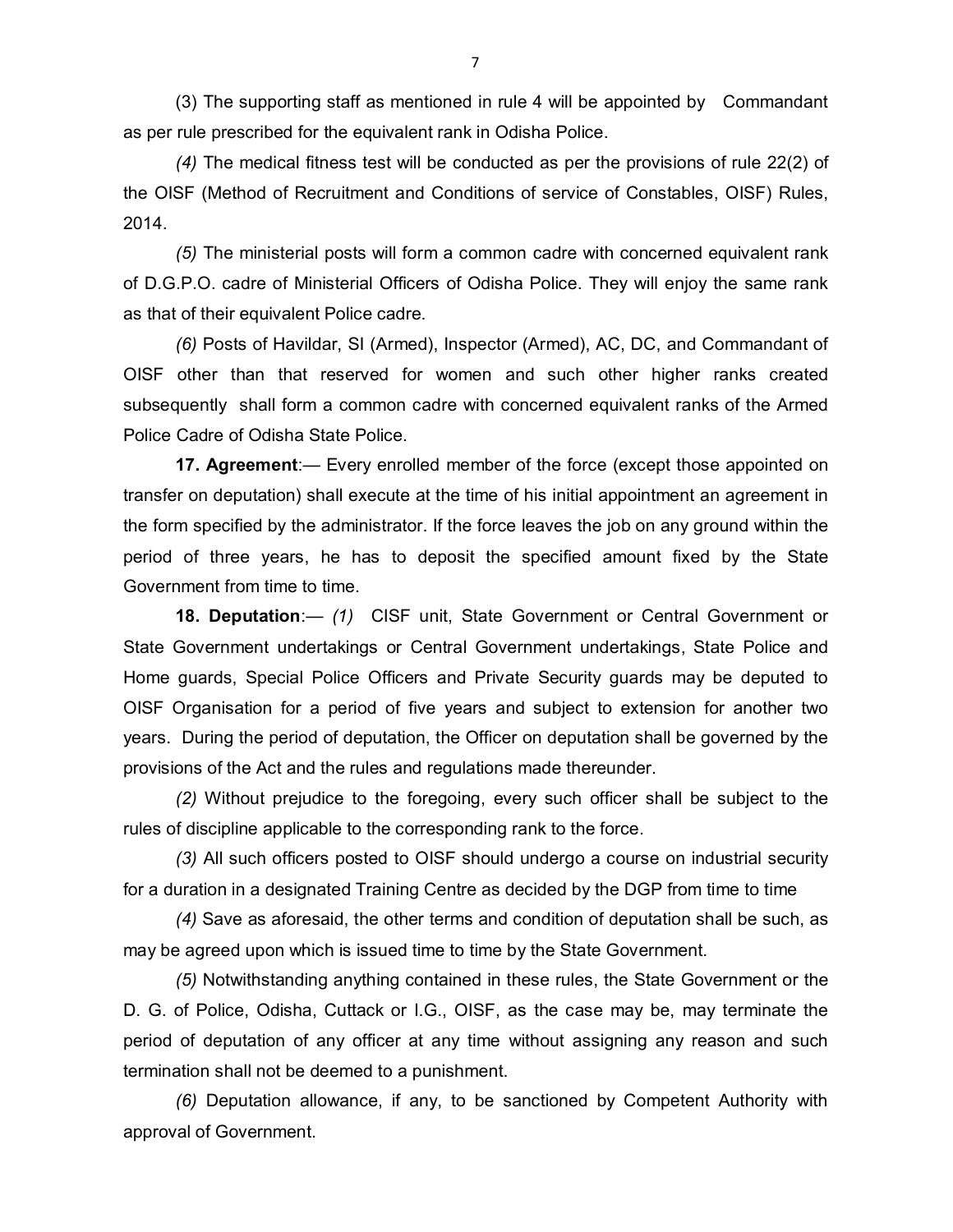**19. Promotion**:— The constables of OISF shall avail promotion as per Police Order No. 288/90 and Government Resolution No. 49700, dated the 26th December, 2012 or any other rule made by Government for the promotion of Sepoys or Constables of State Armed Police.

**20. Probation**:— *(1)* Every member of the Force except those appointed on deputation shall be on probation for a period of one year from the date of promotion or specified in relevant Recruitment Rules:

Provided that in the absence of a specific order of confirmation or a declaration of satisfactory completion of probation, member of the Force shall be deemed to be on probation.

Provided further that no member of the Force shall ordinarily be kept on probation for more than twice the period prescribed in respective recruitment rules.

*(2)* If during the period of probation the Appointing Authority is of the opinion that a member of the Force is not fit for permanent appointment, the appointing authority may discharge him or terminate the services from the Force, after issue of one month's notice of or after giving one month's pay in lieu of such notice, or revert him to the rank from which he was promoted or repatriate to his parent department, as the case may be.

*(3)* On successful completion of probation by a member of the force, the appointing authority shall pass an order confirming the member of the Force in the grade in which he joined the Force.

**21. Manuals**:— The Director General shall frame Training Manuals, Establishment Manuals as well as other manuals for administration of the Force with the approval of the State Government.

**22. Solemn affirmation of allegiance**:— On appointment, each recruit or cadet shall be required to solemnly affirm his allegiance in the form prepared by Administrative Head and shall receive a Certificate of appointment as prescribed in Section 6 of the OISF Act or Police Act.

**23.** The personnel up to the rank of Inspector (Armed) or Subedar will be governed by Odisha Police Manual, OSAP Manual and other rules made by Government as applicable to the equivalent ranks of Odisha Armed Police.

**24.** The officers of and above rank of Assistant Commandant will be Governed by Odisha Government Servants Conduct Rule 1959, as amended by Government for time to time and Odisha Service Code.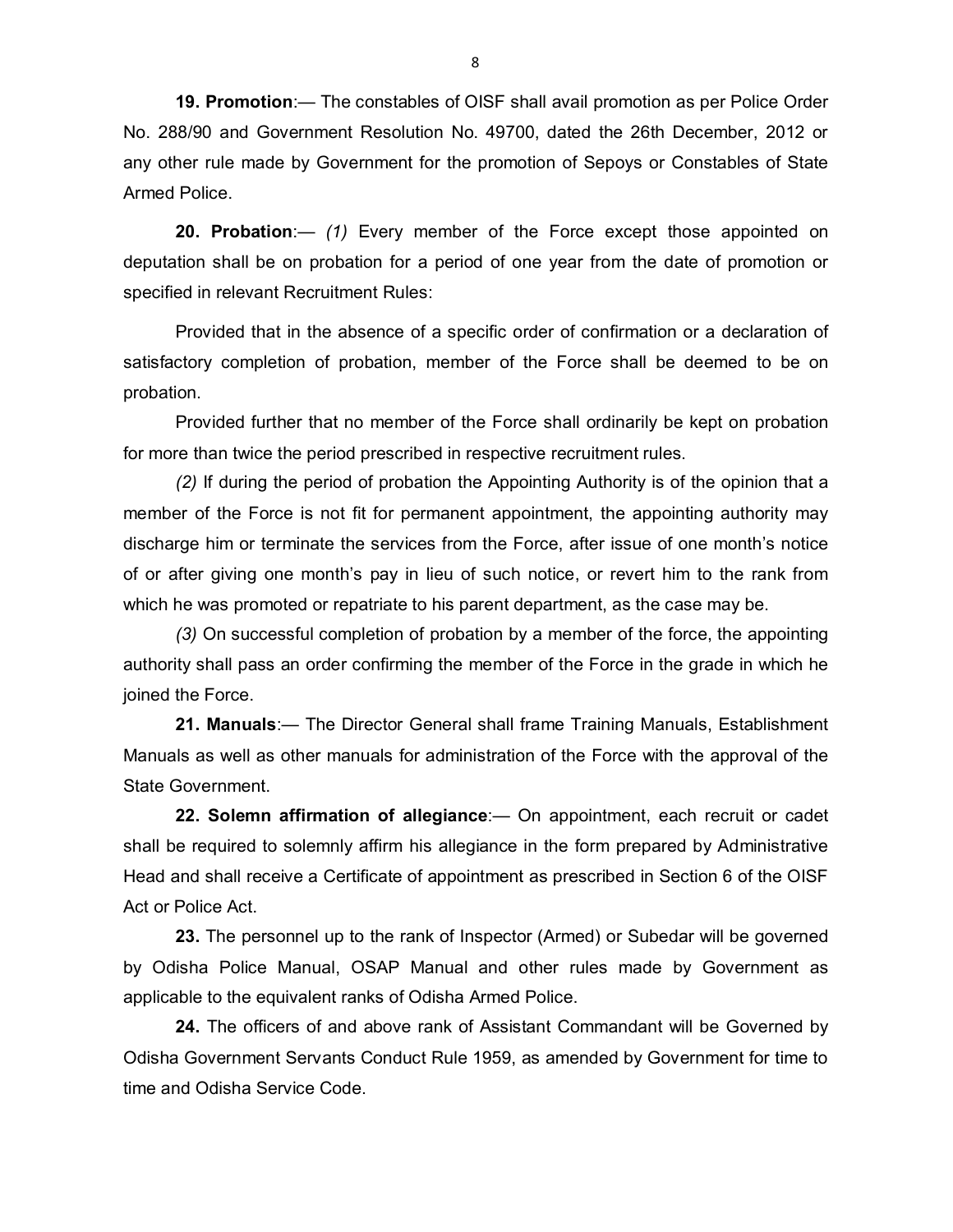**25.** *(1)* The supervising officers shall have power to award punishment to the different ranks as noted bellow:—

| SI.<br>No.     | <b>Nature Of</b><br><b>Disciplinary</b><br>Order                                           | <b>Government</b>         | D.G. of Police,<br>Odisha                                | I.G. of Police, /<br>D.I.G. of<br>Police, OISF           | Sr. Commdt. /<br>Commdt.                                              |
|----------------|--------------------------------------------------------------------------------------------|---------------------------|----------------------------------------------------------|----------------------------------------------------------|-----------------------------------------------------------------------|
| 1              | $\mathbf 2$                                                                                | 3                         | 4                                                        | 5                                                        | 6                                                                     |
| 1              | Suspension                                                                                 | <b>AC</b><br>and<br>above | Up to the rank<br>Inspector<br>οf<br>(Armed)/<br>Subedar | Up to the rank<br>of SI (Armed)/<br>Dy. Subedar          | Up<br>the<br>to<br>rank<br>οf<br>Havildar                             |
| $\overline{2}$ | Dismissal/<br>Removal/<br>Compulsory<br>Retirement                                         | <b>AC</b><br>and<br>above | Up to the rank<br>οf<br>Inspector<br>(Armed)/<br>Subedar | Up to the rank<br>of SI (Armed)/<br>Dy. Subedar          | Up<br>the<br>to<br>rank<br>οf<br>Havildar                             |
| 3              | Major<br>punishment<br>other<br>than<br>Dismissal/<br>Removal/<br>Compulsory<br>Retirement | <b>AC</b><br>and<br>above | Up to the rank<br>of<br>Inspector<br>(Armed)/<br>Subedar | Up to the rank<br>Inspector<br>оf<br>(Armed)/<br>Subedar | Up<br>the<br>to<br>rank of<br><b>SI</b><br>(Armed)/<br>Dy.<br>Subedar |
| 4              | Minor<br>punishments                                                                       | <b>AC</b><br>and<br>above | Up to the rank<br>Inspector<br>οf<br>(Armed)/<br>Subedar | Up to the rank<br>οf<br>Inspector<br>(Armed)/<br>Subedar | the<br>Up<br>to<br><b>SI</b><br>rank of<br>(Armed)/<br>Dy.<br>Subedar |
| 5              | Petty<br>Punishments                                                                       |                           |                                                          | Up to the rank<br>of Havildar                            | Up<br>the<br>to<br>rank<br>οf<br>Havildar                             |

**DISCIPLINARY AUTHORITIES AND EXTENT OF THEIR POWER**

(2) The offences which attract petty punishment shall be, summarily disposed of.

**26.** The *Explanation* - Summary disposal means the decision/ conclusion to the charges/ allegations by the authority after following short and quick procedures for expeditious disposal (without following regular formal procedure). The Petty punishment shall ordinarily be awarded in orderly room. The petty punishment need not be entered in the service book. Petty punishment means as defined vide section 16 (1) (i) to (iii) of the Act.

**27.** In case of contradiction of rule made hereunder and Police Manual Rule, this rule will prevail.

**28.** The Deputy Commandant or Assistant Commandant, while holding charge as unit head will have the power to award minor punishment and petty punishment up to the rank of Havildar. He will have the power to suspend personnel up to the rank of Havildar, but such order should be approved by the Commandant subsequently.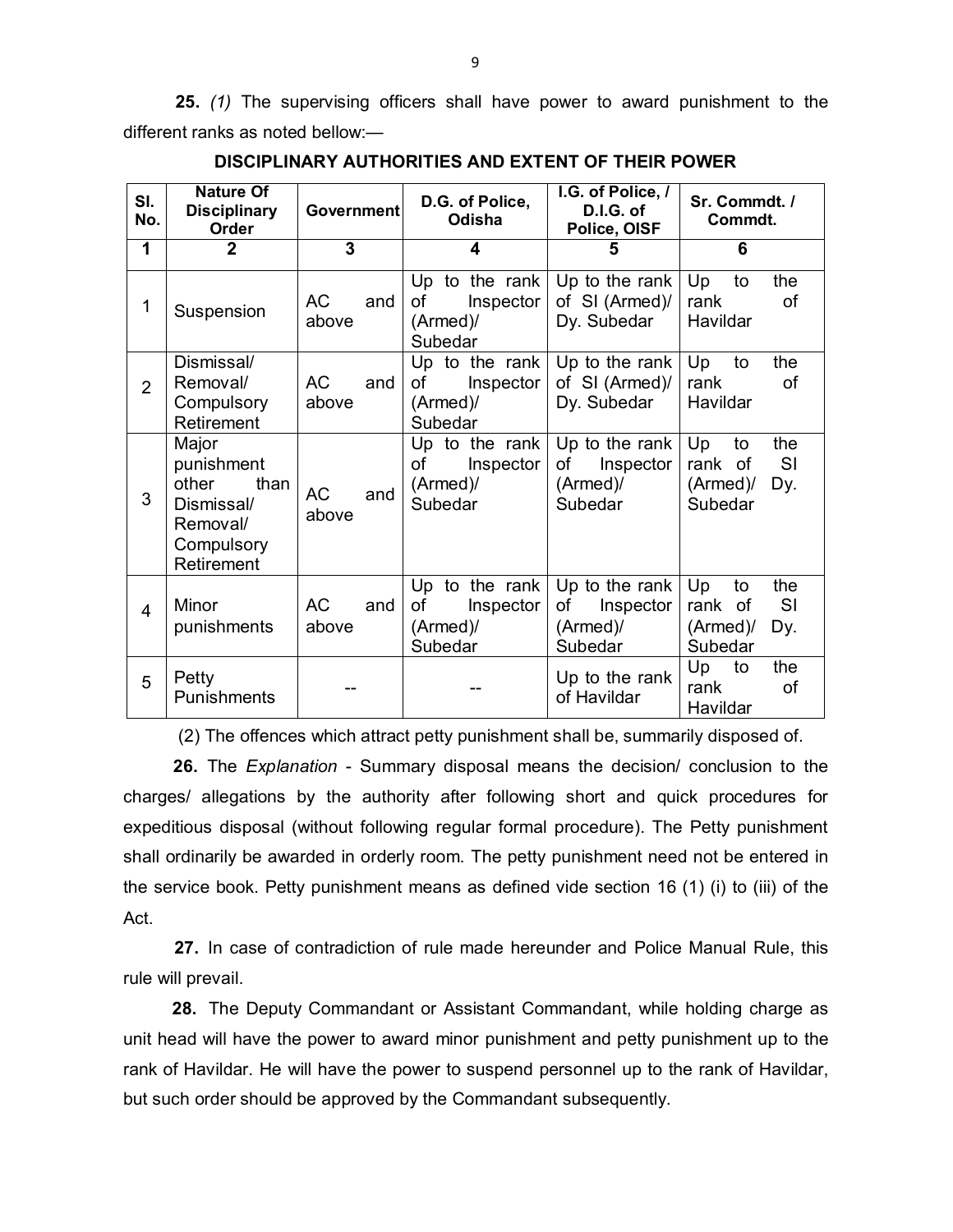**29.** Appeal against the order of punishment except petty punishment can be preferred as per the Odisha Service Code, Police Manual Rule, Odisha Government Servants Conduct Rule 1959, as applicable to different ranks.

**30. Resignation**:— *(1)* The appointing authority may, during the period of probation or thereafter, permit any member of the force to resign from his post with effect from such date, as may be specified in the order accepting his resignation following the instructions issued by the Government from time to time, as applicable to the equivalent rank of Odisha Police.

*(2)* The resignation of member of the force, who is under trial or whose conduct is under inquiry, may be refused.

**31**. **Discharge Certificate**:— Whenever a member of the force ceases to be such member for any reason what so ever, a discharge certificate shall be given by the Appointing Authority.

**32. Surrender of certificate of appointment and arms & ammunition etc.**— *(1)* Every enrolled member ceasing to be a member of the force shall surrender to his immediate superior his certificate of appointment, Arms & Ammunitions, Clothing and other articles issued to him to discharge his duty, under due acknowledgement which shall there upon be submitted to the Commandant.

*(2)* If any person wilfully or refuses to surrender the above items mentioned in above sub rule (1), the I. G. of Police, OISF shall take necessary steps to recover from him out of his financial dues payable at first instance where after the recourse to recover the public money as per law.

**33. Free Accommodation for Office, Residential and Bachelors**:— *(1)* The requisitioning undertaking shall provide accommodation for office adjacent to the undertakings with parade grounds, play grounds, Quarter Guard and for other offices. All supervisory officers will be allotted Quarters in a cluster adjacent to OISF office of the undertakings, other junior officers or men shall be provided residential married accommodation @ 45 per cent in the township and 55 per cent unmarried officers or men or as amended by Government from time to time be provided bachelor accommodation. The accommodation norms and minimum plinth area of accommodation of construction of different categories should be prepared by the Administrative Head. The unmarried officers or men shall be provided barrack or Bachelor accommodation and they shall be allowed house rent as per State Government Provision.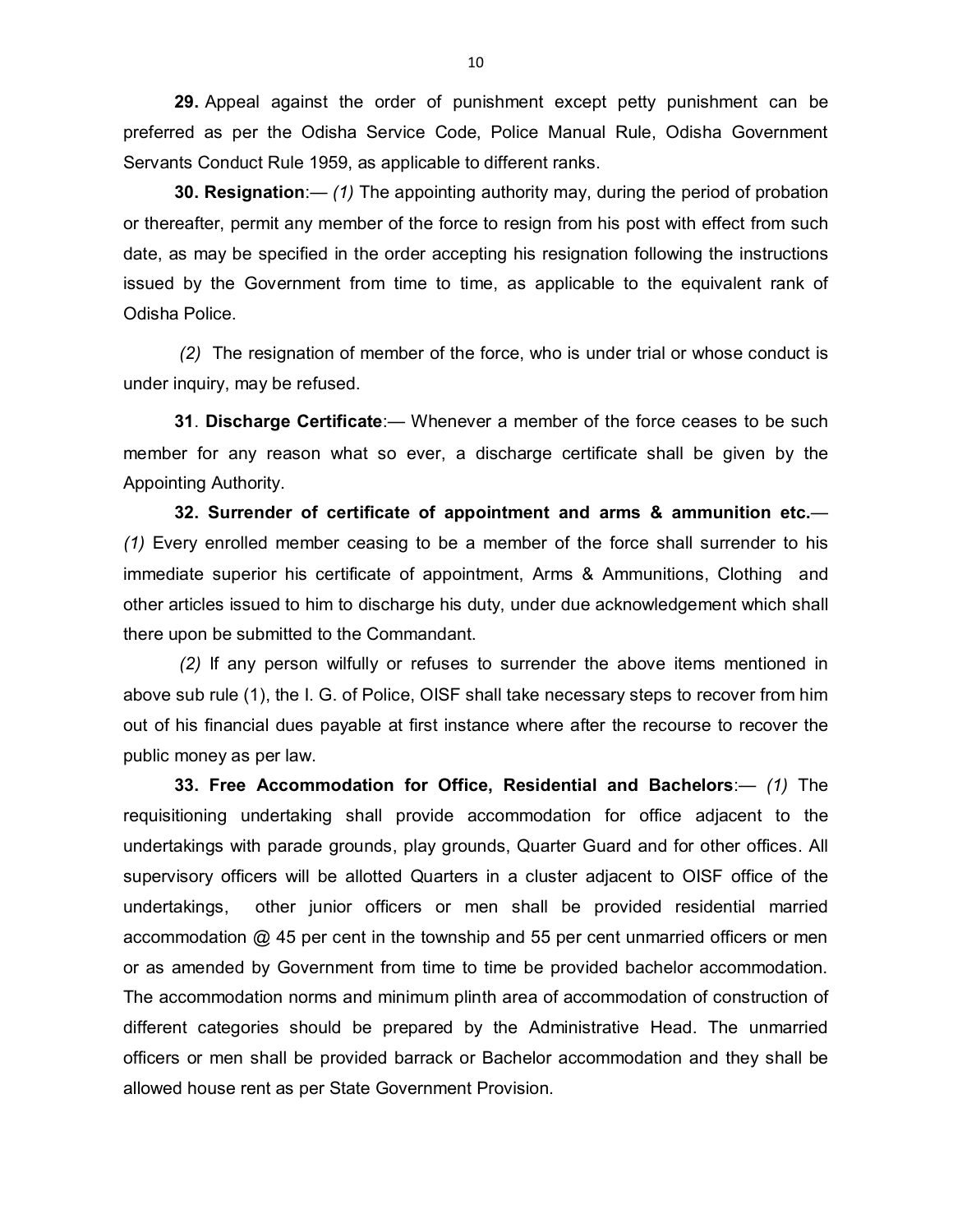*(2)* The accommodation to the enrolled member of the force or junior officer shall be rent-free:

Provided that where such residential married accommodation facilities are not available, they shall get house rent allowance in lieu thereof as applicable to other State Government employees of that area.

Provided further that the bachelors those who are accommodated in Bachelor accommodation complex shall be allowed to draw House Rent.

*(3)* Supervisory Officer of the force who is provided accommodation by the public sector undertaking or allotted accommodation by the Government shall pay license fee to the public sector undertakings at the rates as applicable to their own employees or the license fee as fixed by the State Government for General pool accommodation from time to time with reference to plinth area of accommodation as the case may be. The supervising officers shall also be allowed to draw house rent as approved by Government and if they are not provided Residential Accommodation by the undertakings or by Government. The officers and men, who will stay outside the premises due to nonavailability Quarters are to be provided conveyance allowances.

**34. Medical Facilities**:— *(1)* Members of the force shall be entitled to the facilities of the State Government health scheme.

*(2)* When deployed to any unit,—

- (i) In a case where such unit provides medical facilities to its employees then the members of the force deployed to that unit shall be entitled to avail similar facilities.
- (ii) If such facilities are not available, the members of the force will be provided with medical facilities as per the State Government Rules.

**35. Leave**:— The supervisory officers and enrolled members of the force shall be governed by the leave rules, as are applicable to members of equivalent rank of State Police and different orders issued by the State Government from time to time. They are all guided by the Orissa Service Code Rule and Police Manual Rule.

**36. Leave Travel Concession**:— The members of the OISF shall get the Leave Travel Concession as per Odisha Government Rules.

**37. Eligibility for monetary Rewards**:— Monetary rewards may be granted only to the enrolled members of the force upto the rank of SI (Armed) or Deputy Subedar for the following achievements, namely:—

(a) Doing outstanding work, requiring special courage, skill or initiative such as,-

(i) the arrest of criminal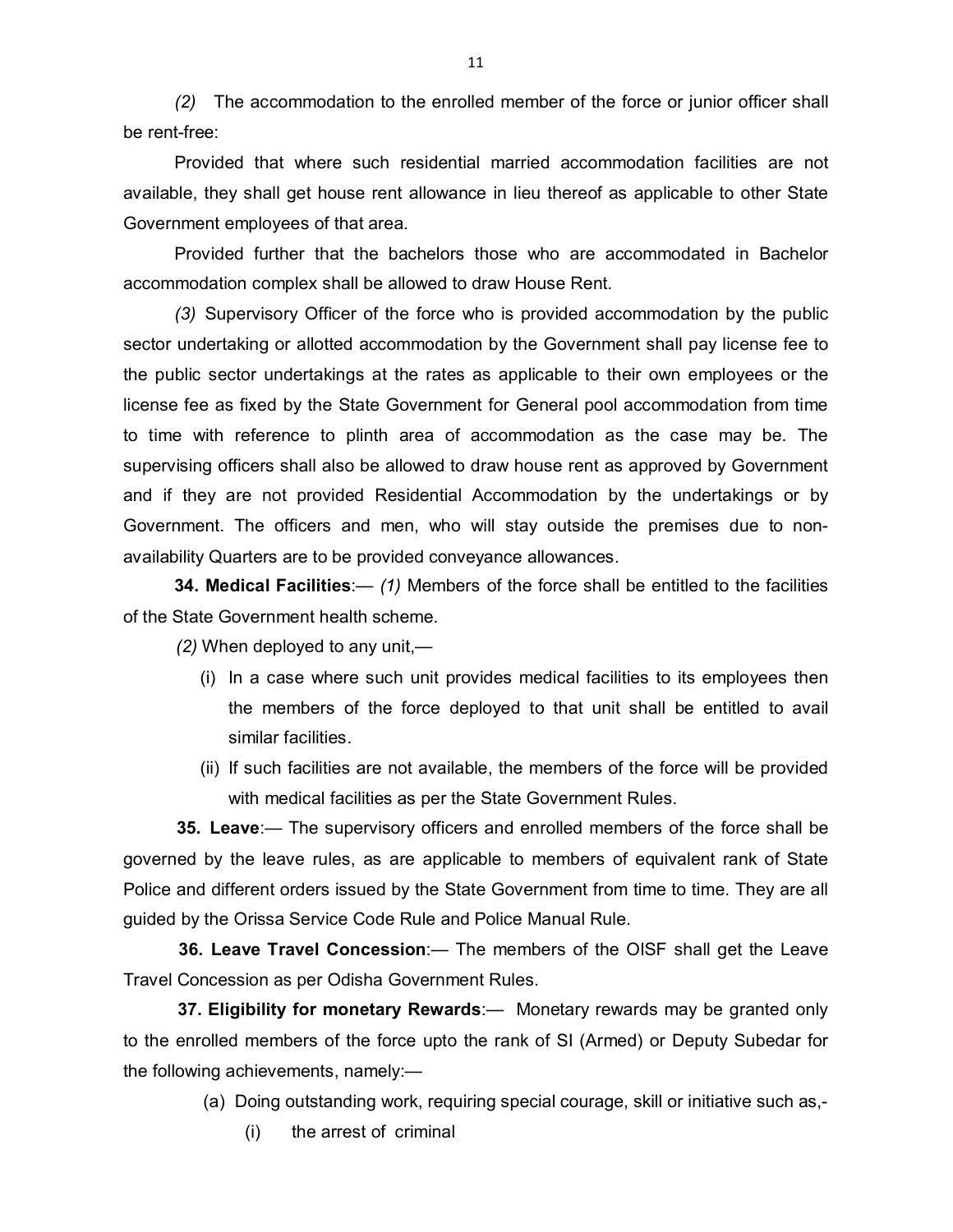- (ii) securing of information leading to the detection of a crime or matters connected therewith
- (iii) making exceptionally good enquiries
- (iv) an encounter with a criminal, in connection with the protection, safeguard and security of an industrial undertaking.
- (b) Doing work of a less outstanding nature but requiring prompt, honest and intelligent observance of and obedience to order so as to be of material assistance in the protection, safeguard and security of an industrial undertaking.
- (c) Doing extra hard work in connection with the protection, safeguard and security of industrial undertaking.
- (d) Smartness, Marksmanship, Diligence, Praiseworthy attention to the employees and workers of the industrial undertakings or to the persons who visit the industrial undertakings on business or for another purpose which in exceptional cases is calculated to promote the efficiency of the force.

**38.** Monetary reward may be granted to the employees and workers of the industrial undertakings and the members of the public as incentive for assisting the force as applicable to the Police personnels of Odisha Government.

- (i) In the detection of any serious cases
- (ii) In the apprehension of an offender
- (iii) In resisting a criminal or an anti-social elements
- (iv) For any other purpose which is for the better protection, safeguard and security of the industrial undertakings.

**39.Authority competent to grant Monetary rewards or Paper Rewards (Certificates)**:— The supervisory officers are empowered to grant rewards as applicable to the equivalent ranks of Odisha Police.

**40. Monetary rewards offered by the Managing Director of the Industrial undertakings**:— I.G. of Police, OISF may permit an enrolled member of the Force to accept monetary reward offered by Managing Director of an industrial undertaking for a purpose.

#### **41. Transfer of members of the Force may be made as under**:—

(i) of supervisory officers from Sub - Inspector to the rank of Deputy Commandant, by the Inspector General of Police or D.I. G. of Police, OISF within the OISF Deployment units.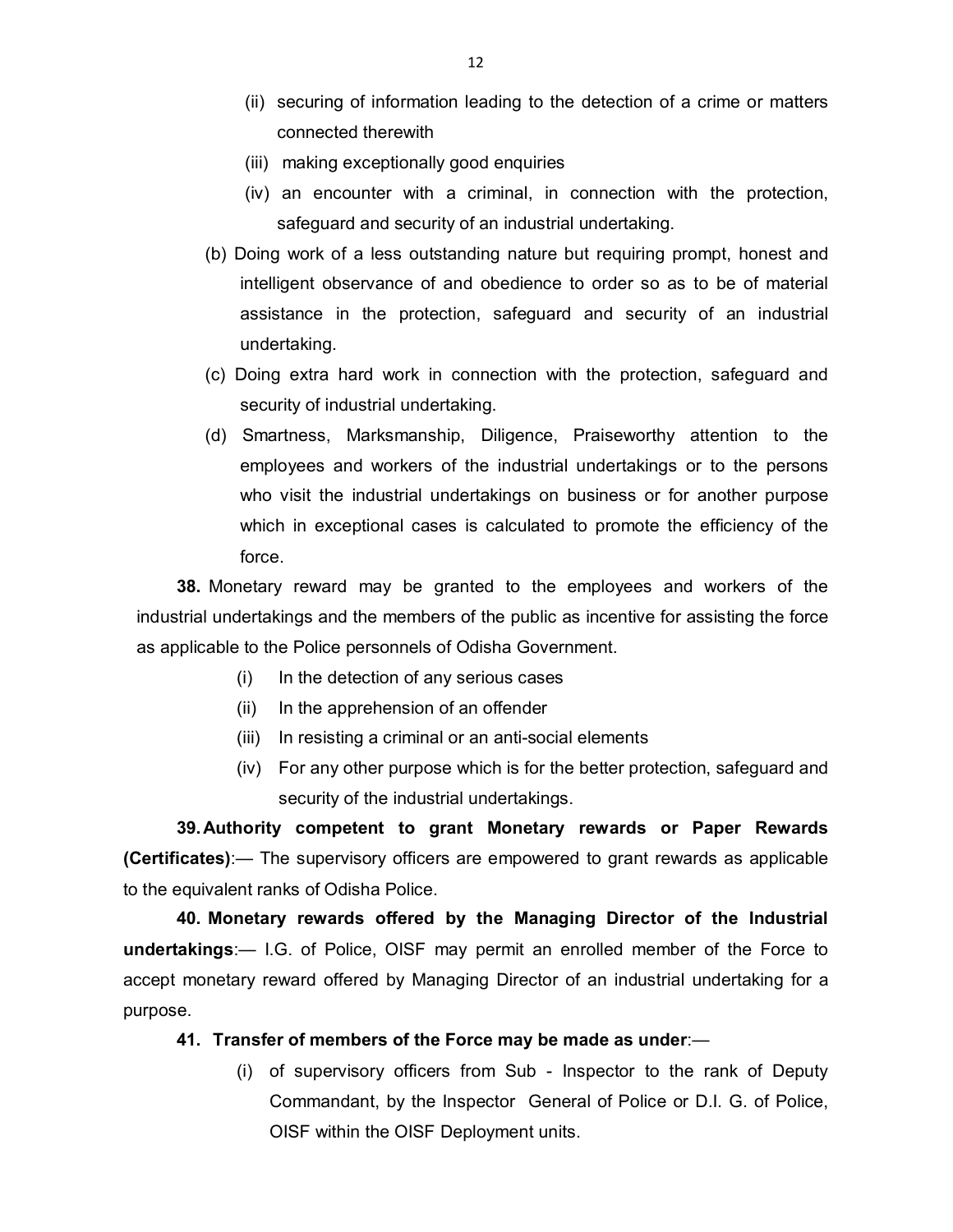(ii) of and upto the rank of Havildar from one unit to another unit under the administrative control of one Commandant , by the Commandant.

**42.Award of Medals**:— *(1)* Director General's (DGP's) Disc and other medals shall be awarded to the OISF personnel as applicable to members of Odisha Police.

*(2)* I.G. of Police, OISF shall institute any other annual reward to the members of force as incentive and motivation.

**43. Retirement of enrolled member of the Force on the ground of Medical unfitness**:— *(1)* Where a Commandant is satisfied that any enrolled member of the Force is unable to perform his duties by reason of medical unfitness, he may direct that the said enrolled member to be brought before a Medical Board.

*(2)* The Medical Board shall be constituted in such manner as may be determined by the I.G. of Police, OISF.

*(3)* Where the said enrolled member is found by the Medical Board to be unfit for rendering further service in the Force, the Inspector General, the Deputy Inspector General or as the case may be, the Commandant, may, if he agrees with the findings of the Medical Board, order the retirement of enrolled member:

Provided that before the said enrolled member is so retired, the findings of the Medical Board and the decision to retire him shall be communicated to him.

*(4)* The enrolled member may, within a period of fifteen days from the date of receipt of such communication, make a representation to the officer next superior in rank to the one, who ordered the retirement.

**44. Permission to carry Cash and other Articles**:— The OISF men and officer up to rank of Sub-Inspector shall carry up to Rupees One thousand (Rs.1000)/- only with him for emergent needs during duty hours at the undertakings and other official equipment which have been supplied to them to be used during performance of duty. During entry to the undertaking in his duty time, he should declare in the proper format the amount he is carrying. On return from duty, if any excess amount is found other than what he declared, he should explain else departmental action will be initiated against him.

**45.Payment of Charges**:— *(1)* The expenditure on OISF is initially met out of the Budget grant of the Government of Odisha and later recovered from the Management of the borrowing organisations. According to the provision of the OISF Act, 2012, full cost of maintenance, training, raising of the force, cost of the Uniform, Equipment, Arms and Ammunitions and Vehicles & POL, are to be borne by the borrowing organisations where the OISF will be deployed. According to the Rules the entire expenditure of the Force is recoverable from the borrowing organisations.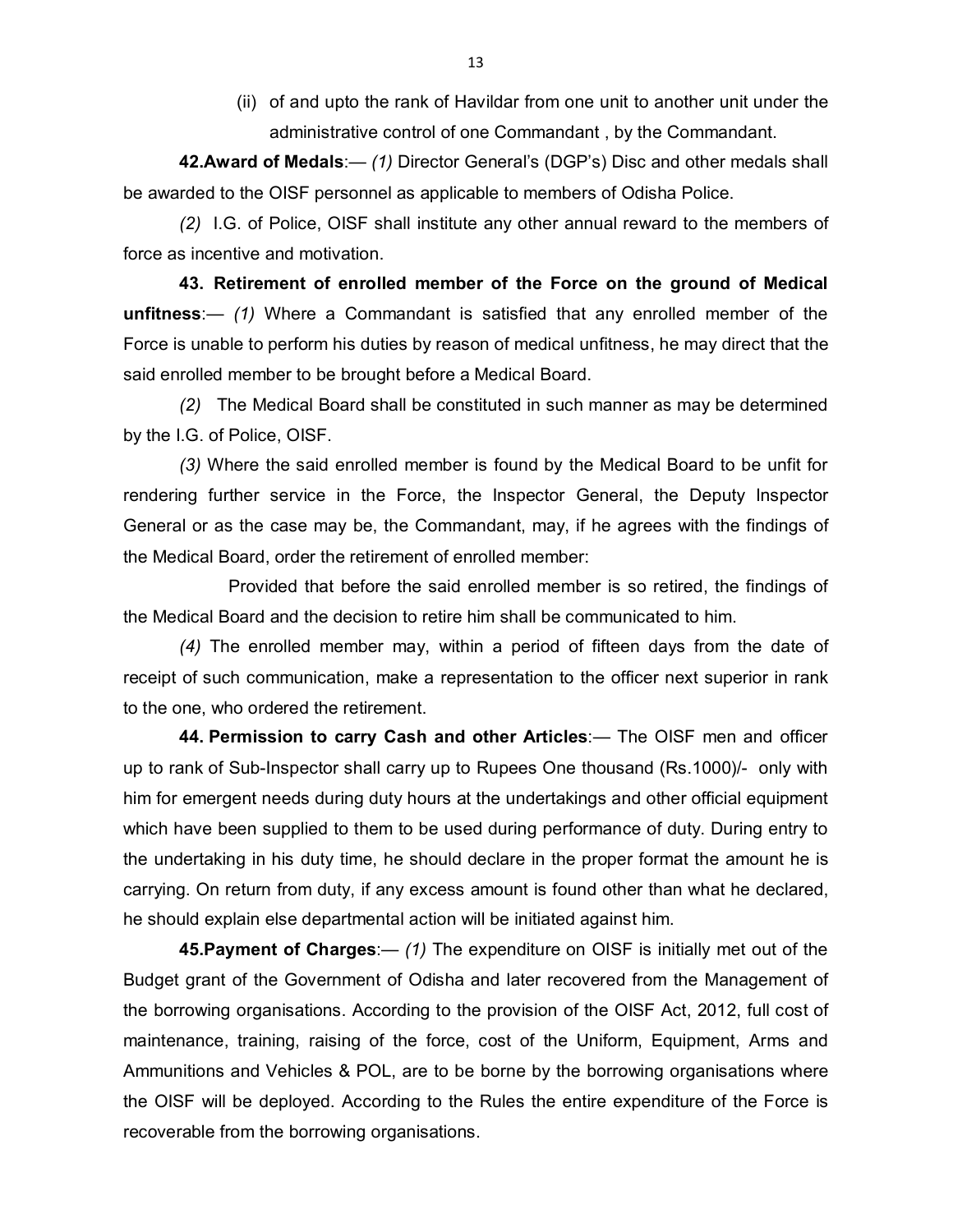*(2)* The recurring and non-recurring expenditures to be borne by the undertaking are classified as under:—

(a) Recurring Expenditure:

- (i) Pay and Allowances;
- (ii) Annual replacement of clothing and equipment;
- (iii) Travelling Allowances;
- (iv) Contingency Expenditure;
- (v) Pension Contribution;
- (vi) Leave Salary Contribution;
- (vii) Administrative or Supervision charges;
- (viii) Group Insurance Charges;
- (ix) Ammunition for Annual Practice;
- (x) Petty Imprest;
- (xi) Vehicle & POL; and
- (xii) Office Expenses.

(b) Non-recurring Expenditure:

- (i) Training Charges;
- (ii) Initial issue of Clothing and Equipment;
- (iii) Initial issue of Arms & Ammunition as per Rank and Scale; and
- (iv) Housing and Offices.

 (3) For calculation of the cost of recovery and re-imbursement, rank wise calculation sheet to be prepared by the Administrative Head or Commandant and to be submitted to the borrowing organisation to aware the average cost of deployment. The cost of recovery format may change time to time as per implementation of pay commission and orders of State Government.

(4) In order to get re-imbursement of the expenditure for the force deployed, the following bills shall be raised against the respective borrowing organisations:

## (a) Pay and Allowances

Bills on account of pay and allowances of the OISF personnel deployed in the borrowing establishments shall be prepared on the basis of actual expenditure as recorded in the pay and acquaintance roll of OISF units. The bill shall indicate *inter alia* the number of persons of each category for whom Pay and Allowances are to be drawn in the establishment bill during the month.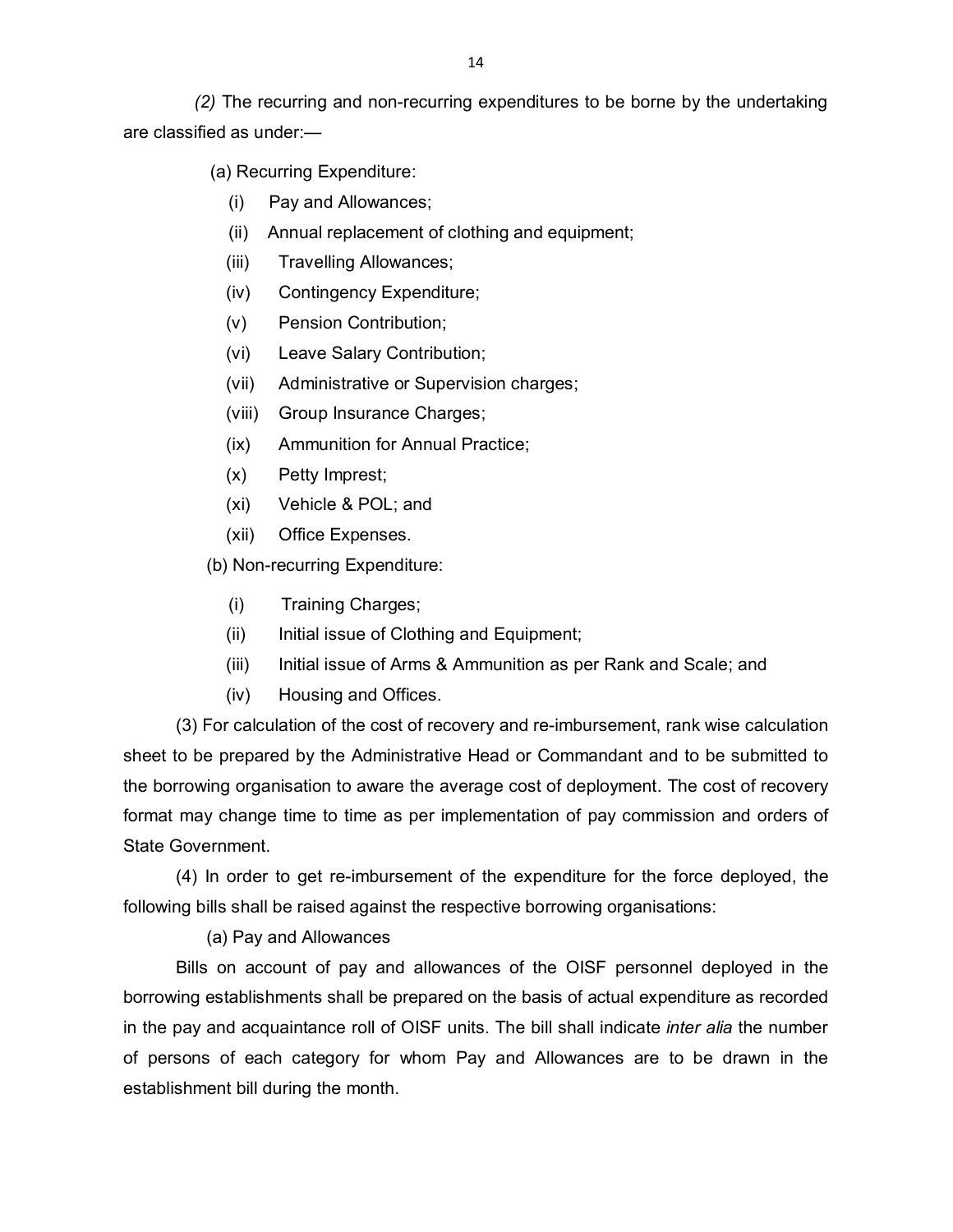### (b) Training Charges

After recruitment, the OISF personnel shall be put through the prescribed courses of training before being deployed. The training shall be imparted at the various training centres of Odisha Police. The expenditure on training and other training charges are recoverable from the borrowing organisations in shape of "Supervision Charges".

(c) Initial cost of uniform charges and annual replacement charges

Each member of the OISF shall be provided with uniform and other sundry items at the time of recruitment or training and these uniforms and items shall be replaced on periodical intervals as applicable to State Government employees. The rates of recovery shall be calculated on the basis of average cost and subject to revision due to market fluctuations. The initial cost of uniform at the prescribed rates shall be covered for the strength permanently deployed and shall be recoverable only once and the bills are raised against the borrowing organisations accordingly. In each financial year the borrowing organisations shall give fixed amounts as clothing charges to the Officers & Men deployed along with the clothing charges of the supervising Officers. The administrative head shall decide the rate of clothing charges by forming a committee (one time and recurring) time to time.

(d) Equipment, arms and ammunition

The equipment, arms and ammunitions shall be supplied by the State Government:

 Provided that the annual maintenance cost (AMC) in this respect shall be borne by the borrowing Organisation and the AMC shall be fixed by the Administrative Head from time to time.

#### (e) Cost of vehicle

 The vehicle and POL shall be supplied to OISF by the borrowing organisation directly as per scale and use. But, in case where it is necessary to provide the vehicles to particular OISF unit by the State Government, the bills on account of hire charges of vehicles and POL shall be borne by the borrowing organisation. The Vehicles & POL used by the supervising Officers of OISF Headquarters shall also be borne by the borrowing organisation which is included in the supervision charges. The requirement and type of vehicles of supervising officers and men is to be decided by the Administrative Head and the demands of vehicles to be given to the borrowing organisation during deployment.

(f) Pension and Leave salary

15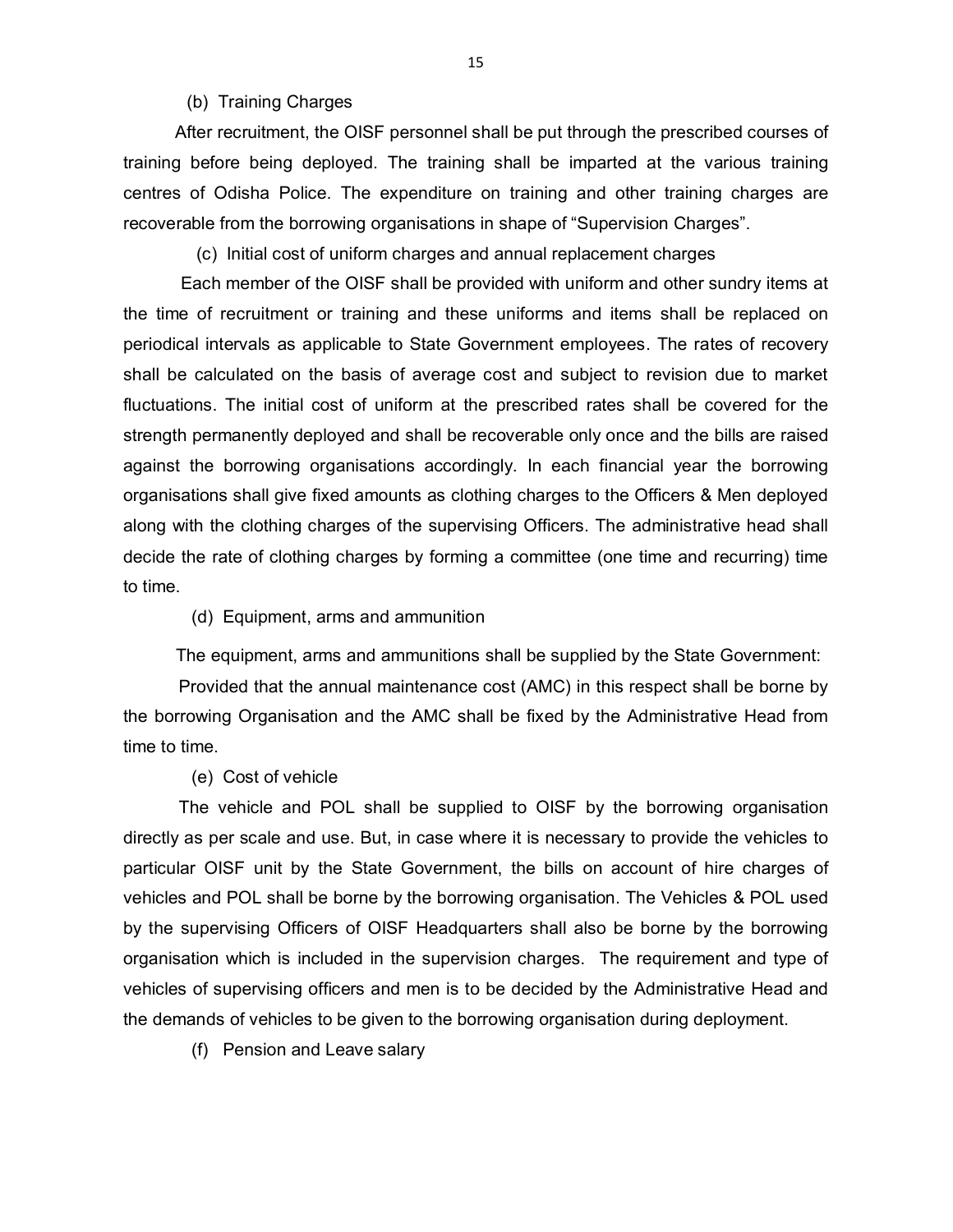- (i) Pension and Leave Salary contributions shall be regulated as per the provision laid down in rule 221 and rule 222 read with Appendix - IX of the Odisha Service Code.
- (ii) Similarly, in case of employees covered under NPS scheme, it is obligatory on the part of the borrowing organisation to reimburse the matching contribution as fixed by the State Government for the State Government employees from time to time.
- (g) Supervision charges
	- (i) Expenditure incurred on the maintenance and functioning of the I.G. or D.I.G. or Commandant and Headquarters Staff of OISF (including the salaries and other expenditure of the officers and staff) shall be included in the supervision charges. The rate of supervision charges shall be fixed at 11.8 % of the cost of the force deployed per month. Supervision charges are to be calculated in respect of all the employees deployed, on the basis of Pay and allowances fixed in the regular Pay Scale, irrespective of their status, i.e. Contractual or Regular.
	- (ii) The borrowing organisation shall pay taxes as applicable from time to time.
- (h) Types of bills for re-imbursement

The following types of bills for re-imbursement of cost on OISF are raised :—

- (1) Salary bills
- (2) Leave Salary contribution bills
- (3) Pension Contribution bills
- (4) Stores, Equipment and Contingency bills
- (5) Arms and Ammunition bills
- (6) Bills for cost of vehicles, if any not provided by the borrowing organisation.
- (7) Supervision charges shall include the cost of training and the cost of establishment charges of OISF Headquarters.
- (8) T. E. Bills, RCM Bills and one month special allowances and miscellaneous bills etc.
- **(i)** Recovery of advance payment

Government of Odisha shall pay, the Pay and Allowances of OISF in advance from its own budget. The borrowing organisation shall be required to pay the same in advance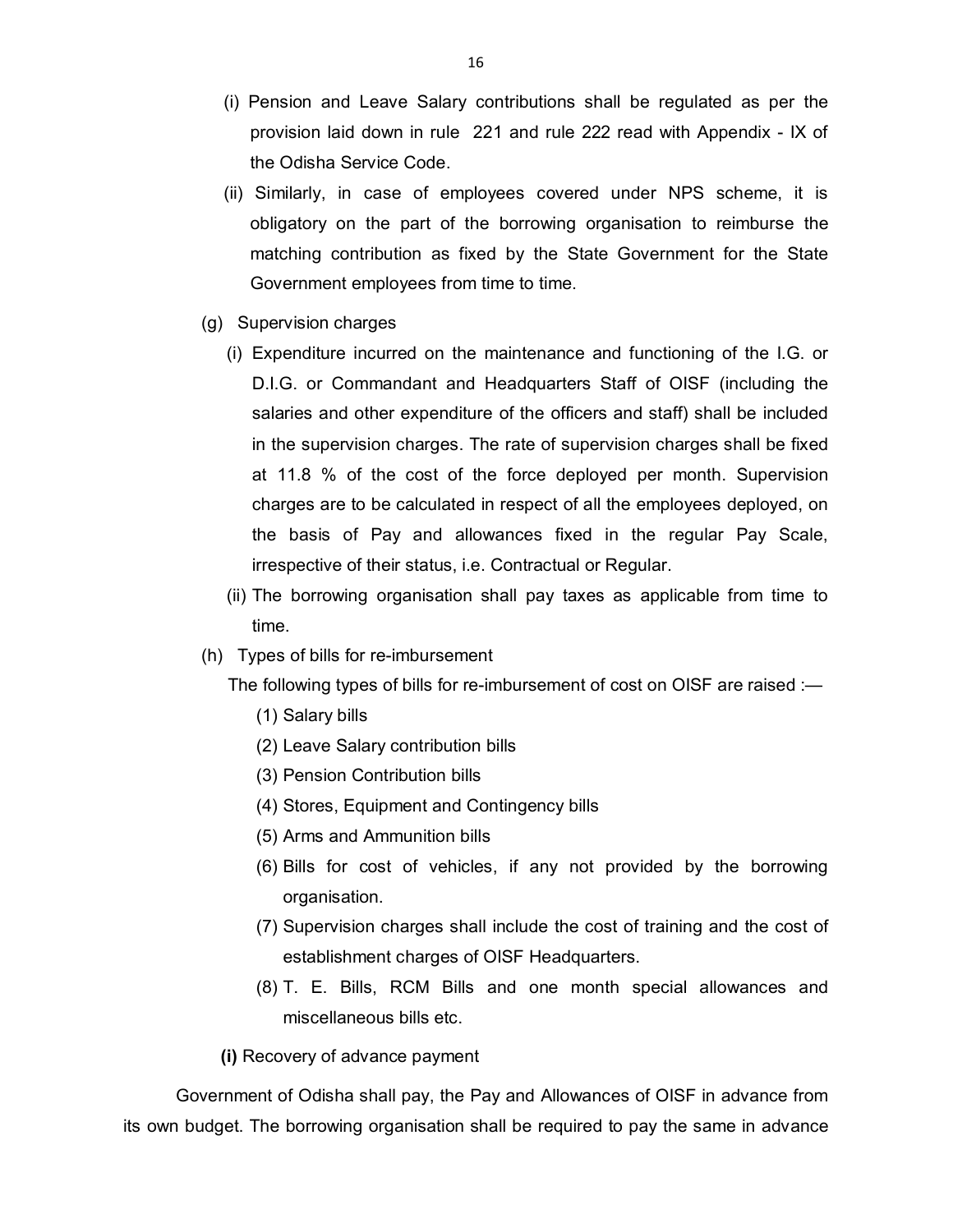as per the following terms and conditions. The indenting unit shall deposit an amount equal to three months of monthly billing for OISF induction as security.

- (a) The indenting unit shall deposit an amount equal to three months of monthly billing for OISF.
- (b) It shall be obligatory on the part of the borrowing organisation to deposit the re-imbursement cost in time after receiving the claims from OISF. For the purpose, OISF shall prefer its claim in the first week of the succeeding month so as to enable the borrowing organisation to reimburse the said amount by 15th of that month, failing which penal interest as applicable shall be charged.
- (c) In case of any default, interest as applicable will be charged on the borrowing organisation and the OISF shall be withdrawn in case of three months consecutive default in payment.

**46.Other condition of service**:—The members of the force shall, in respect of all matters regarding conditions of service for which no provision or insufficient provision have been made in these rules, be governed by the rules and orders for the time being applicable to employees holding corresponding posts in the State Government in respect of such matters.

**47.Technical consultancy services to the industrial establishments in the private sector**:— *(1)* OISF may provided technical consultancy services to industrial establishments in the Central or State Government Departments, Public or Joint or Private sector, autonomous bodies or any other institution approved by the Government which may cover the following, namely:—

- (i) Study of industrial security and fire protection related problems and suggesting appropriate solutions.
- (ii) Imparting of knowledge and skills in the field of industrial security and fire protection to the consulter (hereinafter called client) or his employees through training programmes which may be conducted at Odisha Industrial Security Force Training Institutions or at the client's industrial establishment (s) or at any other place as deemed appropriate by the Director General of Police or I. G. of Police, OISF.
- (iii) Conducting training and certification courses in the fields of Industrial Safety, Security and Fire protection and charge prescribed fees for the same. The fees for various such courses will be determined by the Director General of Police or I. G. of Police, OISF.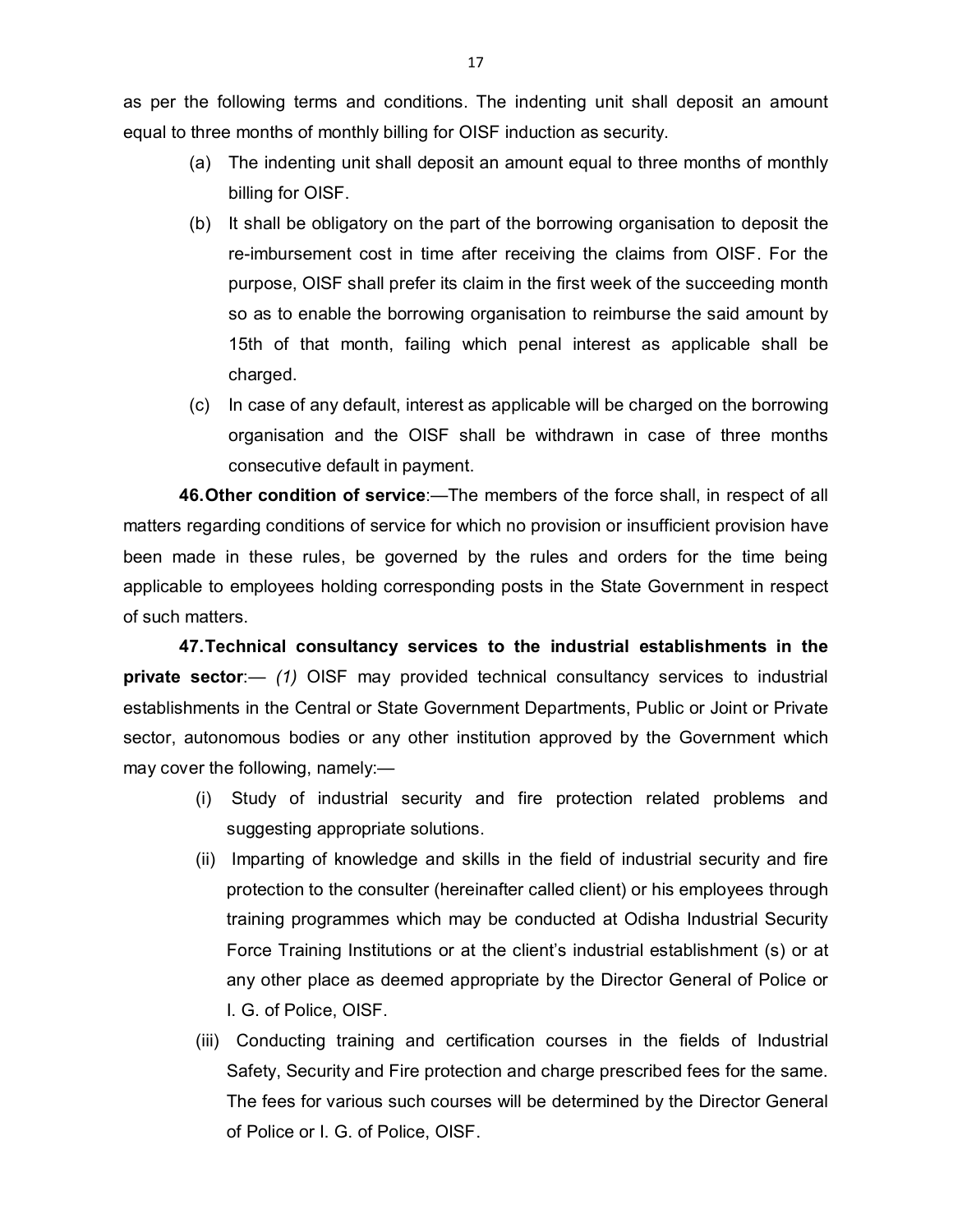- (iv) Planning, designing and effecting industrial security and fire protection schemes measures, controls and systems for the client.
- (v) Providing feedback after monitoring the functioning of suggested measures, controls and systems.
- (vi) Planning and designing of communication network and preparation of related operating instructions.
- (vii)Drafting industrial security and fire protection related instructions, standing orders and standing operating procedures.
- (viii)Preparing disaster management and contingency plan and supervising or conducting rehearsals of such plans.
- (ix) Conducting audits in the field of industrial security, industrial safety or fire safety.
- (x) Undertaking research and development activities independently or in collaboration with the clients and or other reputed agencies in the field of industrial security, industrial safety and fire protection and related matters.

(2) On receipt of request from the Managing Director of any Industrial Establishment in the Private Sector or any other person authorized by him; in this behalf, subject to any general directions issued by the State Government, the Director General of Police if deems it appropriate, after examination of the request, may forward terms and conditions of providing Technical Consultancy services to the Managing Director or any other person authorized by him and may ask to remit prescribed fee for technical consultancy series.

(3) On remittance of prescribed fees from the Managing Director of an industrial establishment in the Private Sector, the Director General of Police may nominate any officers of the force or constitute a team of officers for conducting technical study of the concerned industrial establishment relating to any matter enumerated.

(4) The consultancy fees shall be charged from the industrial Establishments in the Private Sector as prescribed from time to time.

### **48.Restriction to form any Associations**:—

No members of the force shall without the sanction in writing

- (1) Form Service Association
- (2) Be a member of, or be association in any way with any trade union, labour union, political party or with any association or confederation of trade unions, labour unions or political parties or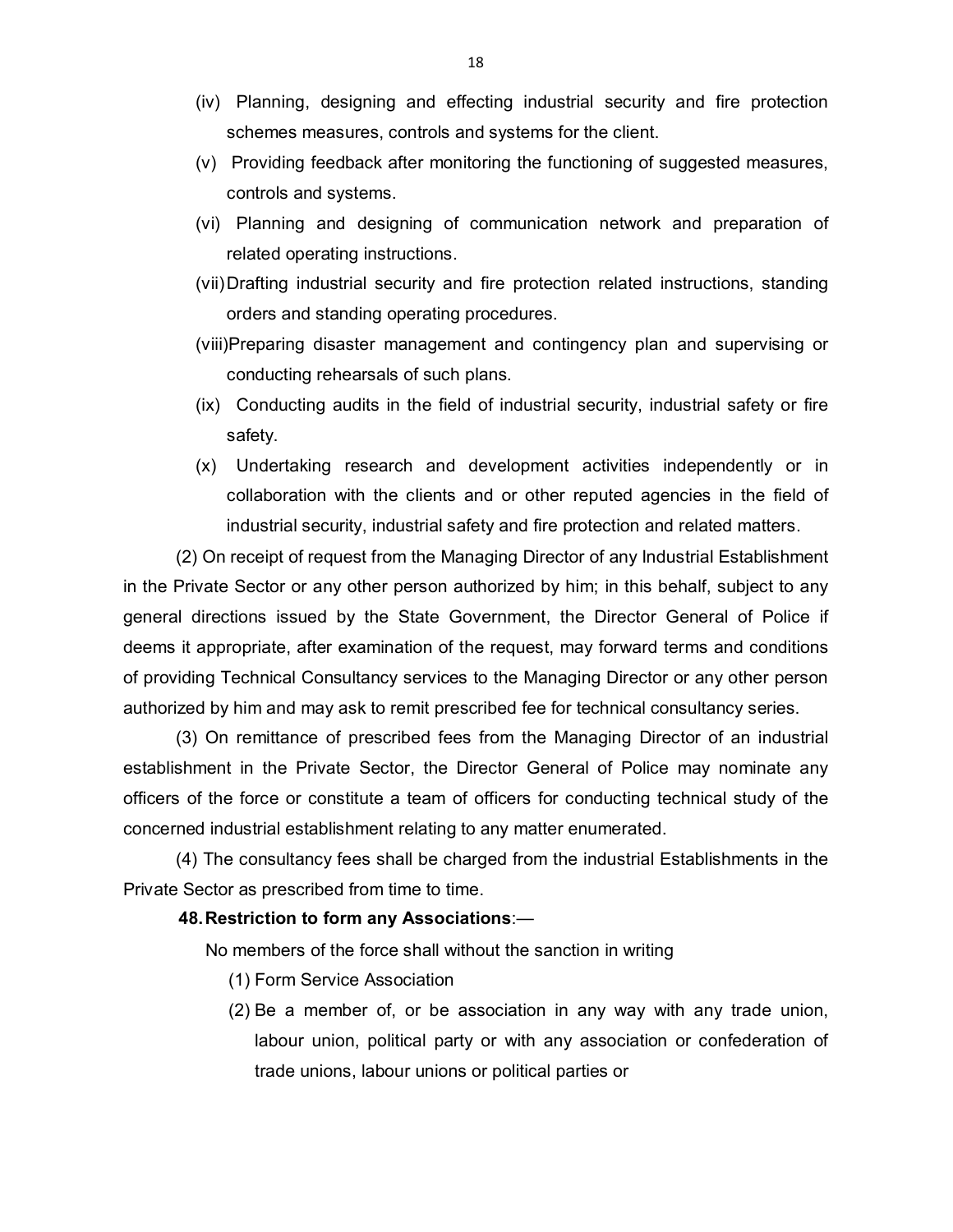(3) Be a member of, or associated in any way with, any other social institution, association or organization that is not recognized as part of the force or is not of a purely social, recreational or religious in nature:

 Provided that if any question arises as to whether any society, institution, association or organisation is of purely social, recreational or religious in nature under clause (3) of this sub section, the decision of the Government thereon shall be final.

- (4) Communicate with the press or publish or cause to be published any book, letter or other document except where such communication or publication is in the *bona fide* discharge of his duties or is of a purely literary, artistic or scientific character.
- (5) No member of the force shall participate in or address any meeting or take part in any demonstration for any political purpose**.**

**49.Induction Modalities**:— *(1)* The Management of the Public Sector undertaking desirous of inducting OISF for providing security coverage to their Undertakings have to approach the Director General and Inspector General of Police, Odisha for this purpose in writing. On receipt of request letter, the D. G. and I. G. of Police may direct to I. G. of Police, OISF or Commandant to conduct survey to asses utilisation of OISF man power along with other assessment by constituting a Joint Survey Board.

*(2)* The Joint Survey Board shall be constituted with the following members, namely:—

(i) One Commandant or Commandant level officer of OISF - Presiding officer

|  | $(ii)$ DC or AC of OISF                      | - Member |
|--|----------------------------------------------|----------|
|  | (iii) DC or AC of OISF                       | - Member |
|  | (iv) Senior Representative of the management | - Member |

 *(3)* The Joint Survey or Re-Survey Board should follow the parameters of assessment of man power keeping view of the threat and security to the borrowing organisations.

**50. Joint Survey**:— *(1)* The request of the management of Private Industrial Undertaking or desirous of inducting OISF shall be considered after deposit of requisite fee of Rupees Ten Thousand (Rs. 10,000)/-, *(Rs.* 5,000/- in case of deployment of strength within 50 personnel)*.* The I. G. of Police, OISF shall accord his approval for the conduct of survey.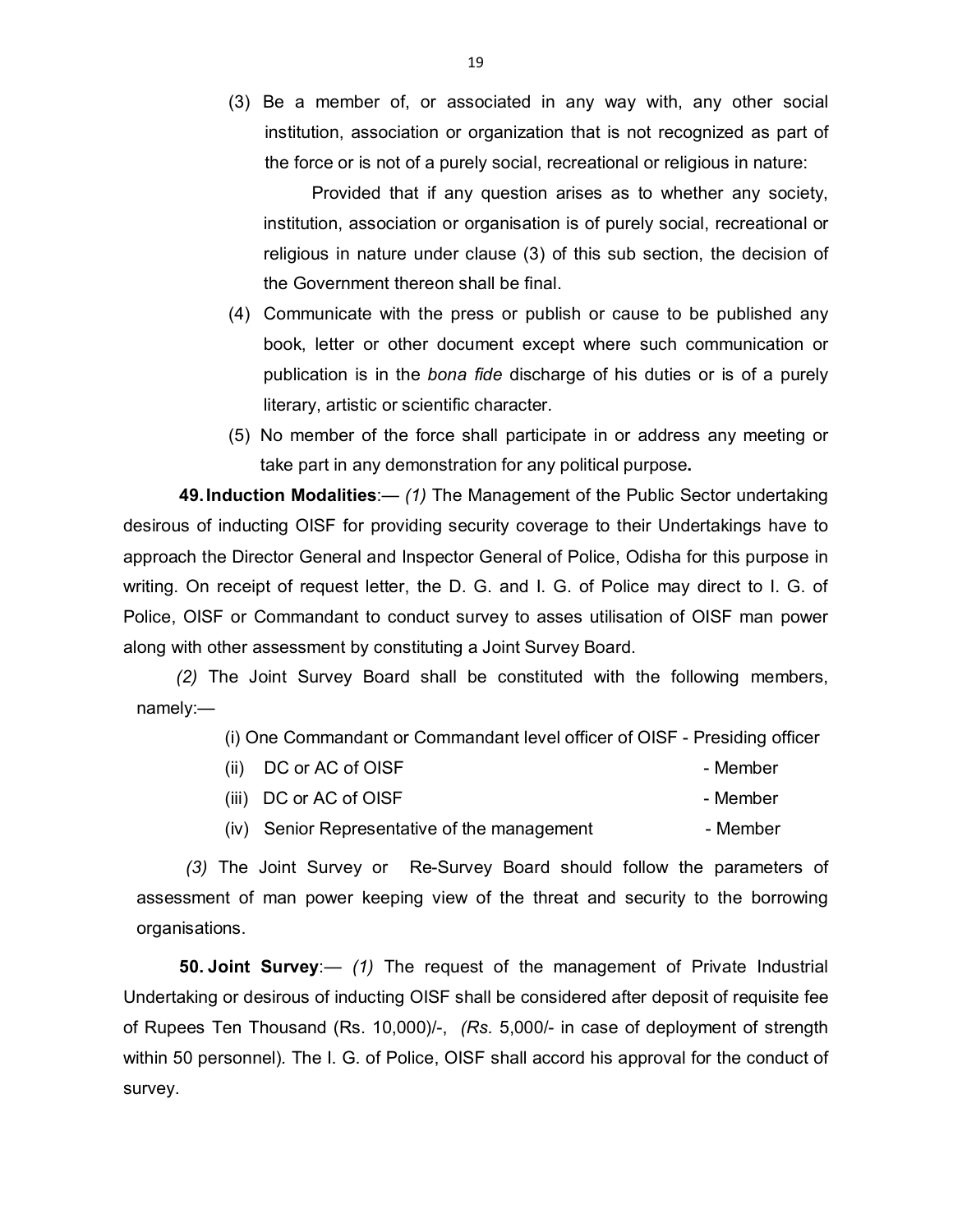(2) After getting approval, the Commandant, OISF shall issue letter for conducting joint survey to the concerned borrowing organisation. At the same time the management will be requested to nominate a senior representative to associate with the survey.

 (3) An officer of the rank of Commandant shall undertake the joint survey of the concerned undertaking along with other officers as specified before.

 (4) The surveying officer shall contact the management and would obtain from them the details of the undertakings with proper authorities .

- (5) *(a)* The Joint Surveying team comprising of surveying officer from OISF and senior representative of the Management, should keep the following aspects in view while determining their requirement of man power:-
	- (i) The location of the undertaking.
	- (ii) Vulnerability and sensitivity to security hazards.
	- (iii) Capital investment in the project.
	- (iv) Prevailing law and order situation, including crime trends in the area.
	- (v) Labour situation.
	- (vi) Importance of the undertaking.
	- (vii) Economy.
	- (viii) Effectiveness of physical security arrangements perimeter wall, overhang barbed wire fencing, gates of entry or exit, watch towers, lighting arrangements, clear zone for perimeter patrolling etc.
	- (ix) Sophisticated electronic gadgets applications, like CCTV.
	- (x) Utilization of the dog squads.
	- (xi) Fire fighting arrangements.
	- (b) Industrial Security means not only physical protection against theft and pilferage, but against other hazards also. This includes protection against sabotage and espionage as well as all responsible mishaps. Civil defence planning, provisioning and training may also be called for in certain undertaking. Management who have entrusted or propose to entrust the security of undertaking to the OISF should be assisted by the OISF in making full appreciation of security hazards and implementing the measures which are accepted as appropriate and necessary for the particular undertaking.
	- (c) To Meet the above requirement, the following procedure shall be adopted namely:—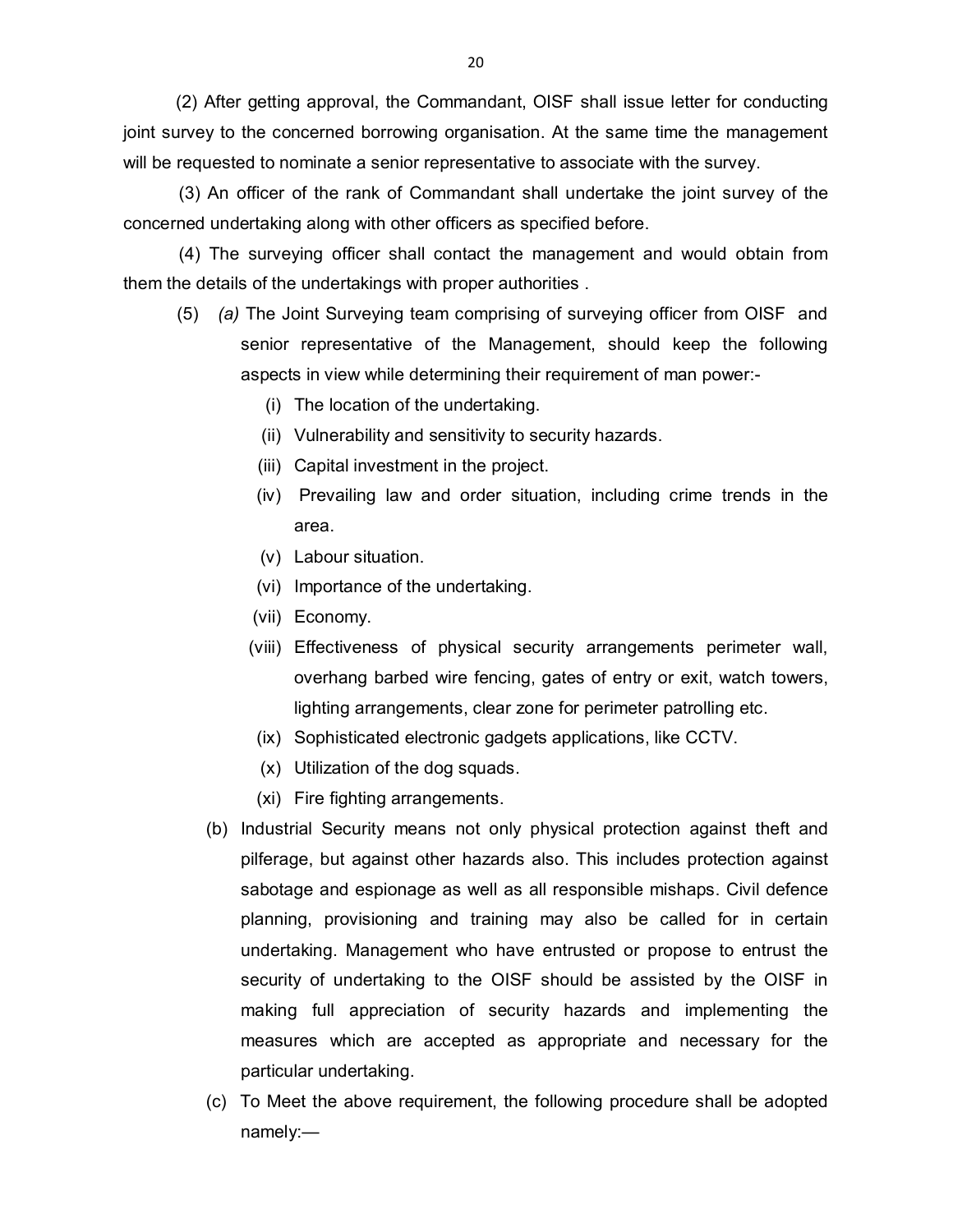- (i) The first step in the induction of the OISF into the undertakings will be for a detailed survey to be made about the security requirements. The survey will be made with reference to the broad categories mentioned below.
- (ii) In determining the provisions which are to be made security, a careful balance must be kept between what is desirable from point of view of protection or and what is justifiable and acceptable from the point of view of the financial implications. The burden of risk must always be compared with the burden of the cost of covering the risk 'Vulnerability' alone which cannot be the justification for making security provisions. The extent of 'Vulnerable' should be checked with the quantum of the consequences in terms of such factors as loss of time and cost of repairs or replacements in which loss or damage will involve. While 'Vulnerability' is to be assessed by the OISF officers in consultation with the Management, 'criticality' is to be determined solely by the Management. Where any point or area or installation which is considered 'vulnerability' is to be left out without adequate security cover due to the reason that it is not 'critical' and on consideration of economy, a specific record of that fact should be made in the survey report.
- (6) *(a)* The joint survey report should contain detailed justification or duties for requirement of manpower for each duty point separately. The norms for various common duty points like control room, striking reserve, Administration duties, Ministerial Staff, Supervisory Staff, transport and reserves are given in specified format. Superintendent of Police, Signal will be requested to depute one technical officer to examine and recommend installations of electronic gadgets particularly in sensitive undertakings. This team will also take into account future developments of the undertakings and recommend manpower accordingly. Any deviation from norms laid down should invariably be accompanied by detailed justification.
	- (b) While assessing the requirements and utilization of OISF manpower, Requirement of accommodation (Office, Barrack, Quarter for marriage employee, Quarter Guard, Armoury, Space for parade ground etc.) and other amenities viz. Medical, School, Canteen, Stationary, Telephones,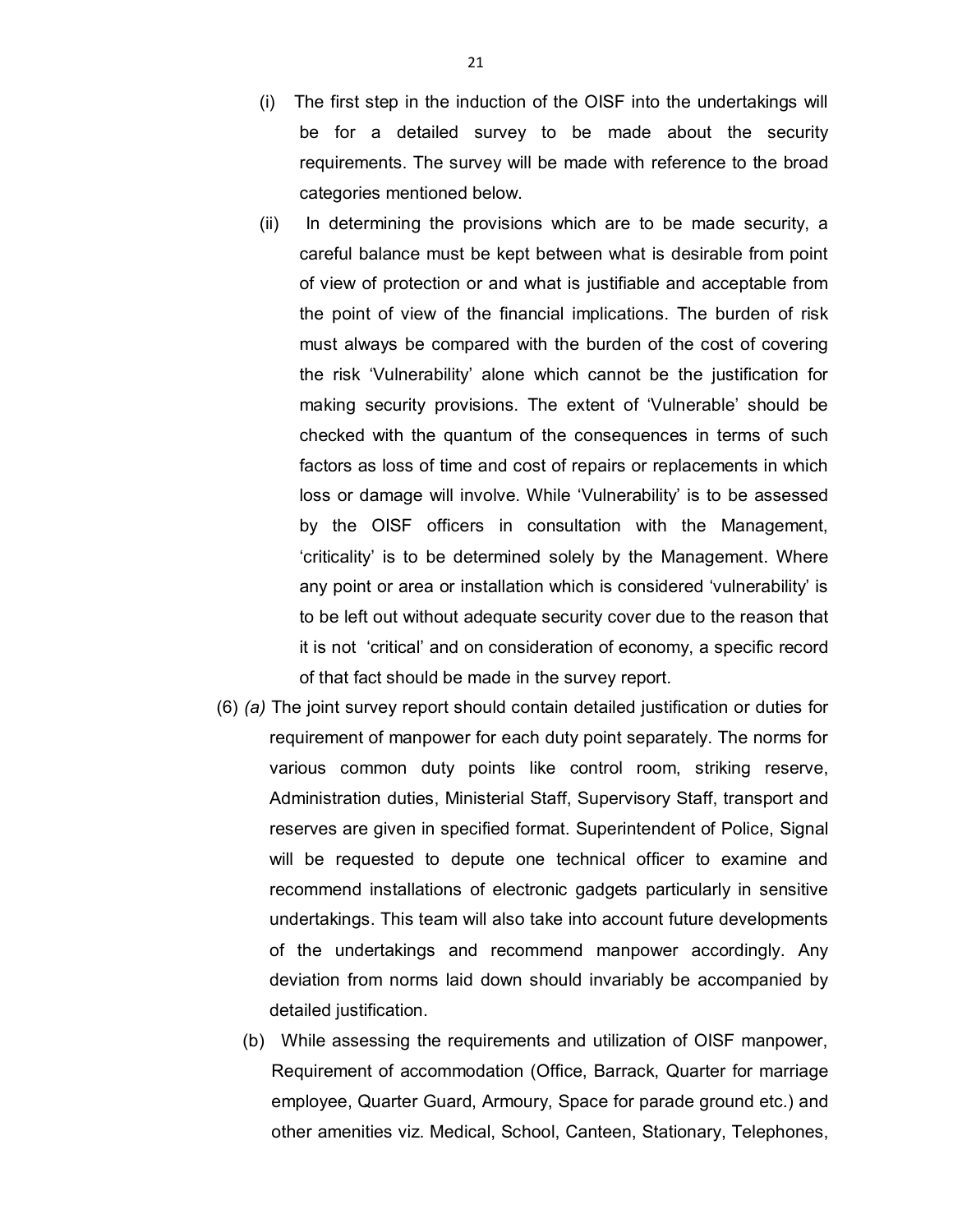Transport, Cobblers Tools etc. shall be furnished by the surveying officer to the management in details along with a note recorded in the joint survey report. Scale of office furniture, barrack furniture tradesman tools and cooking utensils are to be fixed by the Administrative Head. After completion of the survey, the surveying officer will submit report to D. G. of Police with a copy to Management;

- (i) Brief history of the undertaking.
- (ii) Joint survey report containing the names of the duty points, details of functions being performed at each duty point, details of duties to be performed by OISF at each duty point and details of manpower required at each duty point.
- (iii) Blue prints of the Undertaking duly marked with all the duty points which are manned by the OISF.
- (iv) Duty point wise deployment chart.
- (v) Duty point wise analysis chart or comparative table showing strength as per norms, existing strength and strength as assessed by the surveying team shall also be prepared.
- (vi) The documents mentioned at Serial Number (i) and (iv) shall be signed by surveying officer as well as the representative of Management.

(7) The I. G. of Police, OISF shall examine the survey report in details. If necessary, he will discuss the same with surveying officer and the management. He would then forward all the documents in duplicate to the State Police Headquarters.

(8) The survey report shall further be scrutinized at State Police Headquarters, Odisha, Cuttack in view the recommendations of the surveying team, and I. G. of Police, OISF as per norms.

(9)A detail letter shall be sent from State Police Headquarters, Odisha, Cuttack to concerned management with a copy to Commandant, OISF or I. G. of Police, OISF indicating the following, for placement of requisition in the prescribed *pro forma*, for the proposed assessed strength duly concurred by the Finance Unit of the Undertaking:—

- (i) Rank wise break up of assessed strength
- (ii) Duty point wise deployment chart (to be attached)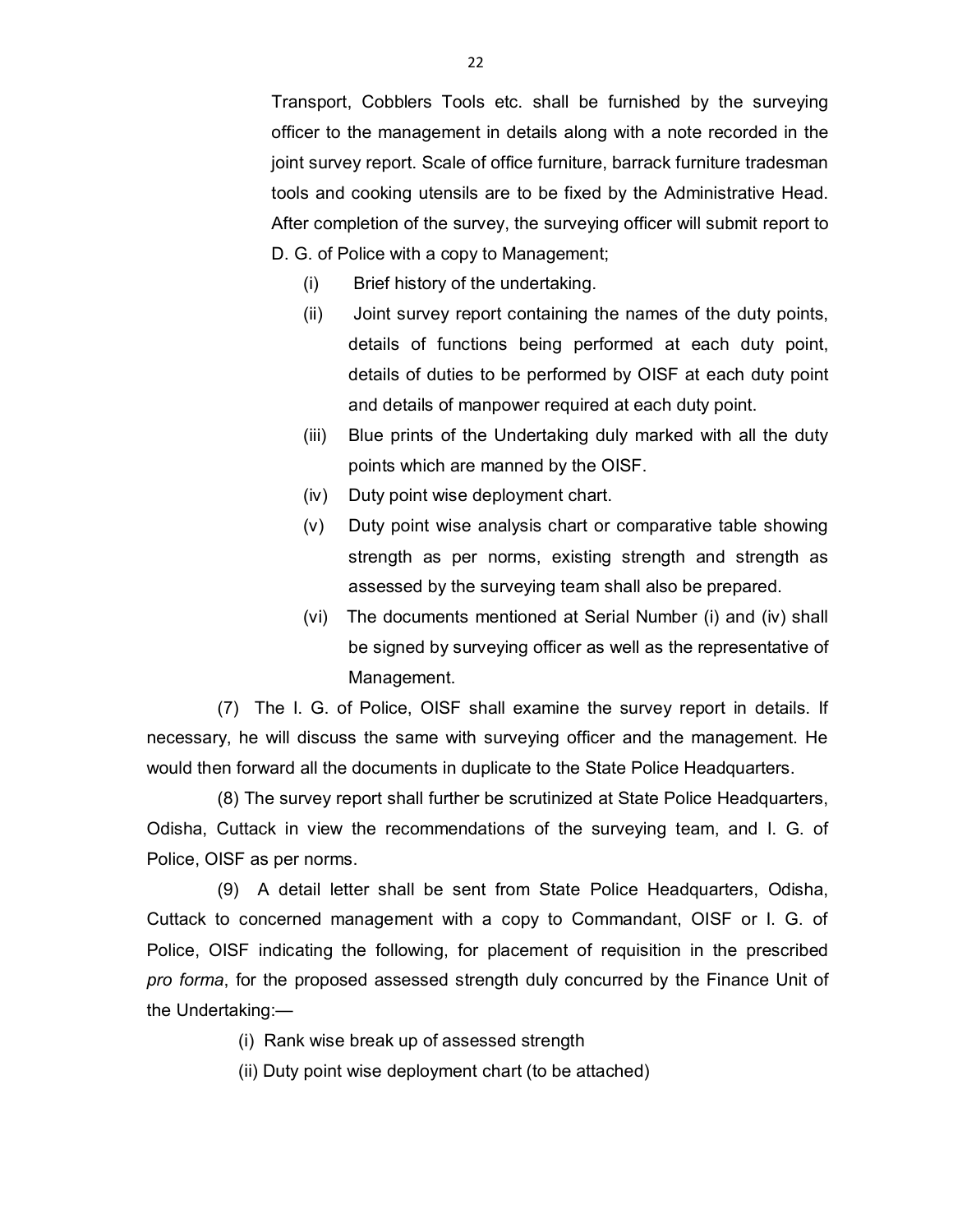- (iii) Financial implication, recurring and non-recurring, involved in the deployment of the force. This will not include expenditure on transport, accommodation and other contingent expenditure.
- (iv) Requirement of transport.
- (v) Requirement of accommodation (married or single), Quarter Guard, Armoury, Office, Parade ground etc.
- (vi) The management will also be informed that the force will only be inducted on receipt of Govt. sanction for the requisite number of posts, availability of trained manpower and completion of pre-induction formalities. Copies of this letter will be endorsed to the D. G. of Police, Fire Service, Odisha, Cuttack and the Addl. D. G. of Police, Communication, Odisha,

**51. Minimum Strength of Deployment**:— For Proper supervision of the force, strength below certain number should not be deployed in one unit in one location. The unit strength shall not be less than 16 personnel.

**52.Formal Requisition**:— *(1)* On receipt of the communication from State Police Headquarters., Odisha, Cuttack, the concerned management will tender a formal requisition in the prescribed *pro forma* along with approval of the financial advisor of the undertaking for the expenditure involved in the deployment of the OISF.

 *(2)* On receipt of the formal requisition, a proposal would be submitted by the State Police Headquarters, Odisha, Cuttack to the Government for utilization of OISF. The concerned management and I. G. of Police, OISF will also be informed about the same so that the management may take action to complete pre-induction formalities.

**53.Pre-Induction Formalities**:— The concerned Management and I. G. or D. I. G. of Police, OISF will speed up completion of pre-induction formalities which mainly include construction of Gate, Office, Recreation Room, Control Room, Security Offices, Kote, Family and Barrack accommodation, parade ground, Play ground and other connected facilities as per scale decided by the Administrative Head. Procurement of transport as assessed in the survey report and other items viz. Utensils, Furniture (to all offices & place), Quarter Guard items, tools for tradesman etc.

**54.Advance Parties**:— *(1)* As soon as pre induction formalities reach at the completion stage, on the request of the management, an advance party consisting of such strength as decided by I.G., OISF, will be released from the sanctioned strength of that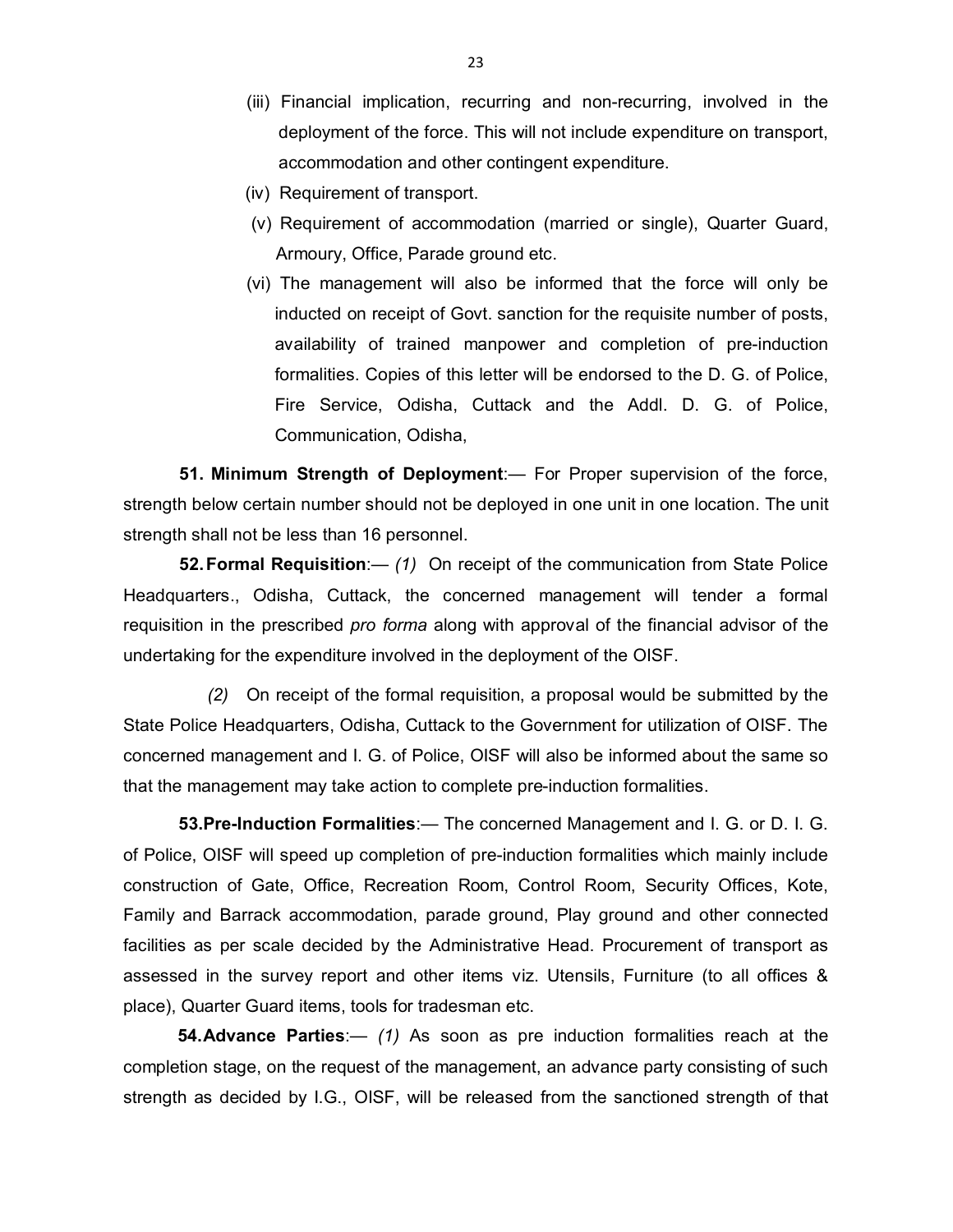unit and shall be posted to the unit to render assistance to the management in completion of pre-induction formalities including purchase of stores.

*(2)* The advance party will submit fortnight report on completion of pre-induction formalities to the OISF, Headquarters. On getting green signal from the advance party about completion of formalities, the I. G. or D. I. G. of Police, OISF will decide date of induction in consultation with the management and intimate about it and the place and date of concentration of force before actual induction of the force.

**55. Induction of Force**:— *(1)* Orders for carrying out smooth induction of the Force in an undertaking shall be issued for State Police Headquarters., Odisha, Cuttack specifying the date of induction and place and date of concentration of men, before actual date of induction. Copies of these orders shall be sent to the management and the I. G. of Police, OISF.

*(2)* The I. G. or D. I. G. of Police, OISF assign a responsible officer, preferably Commandant or Deputy Commandant for carrying out induction. The Officer shall carry out induction and submit a detailed report on induction listing out problems faced, deficiency in the pre-induction formalities, if any, released strength and posted strength (rank-wise).

**56.Post Induction**:— Report about induction may be sent by OISF, Headquarters to State Police Headquarters, Odisha, Cuttack and Home Department.

**57. Re-Survey**:— *(1)* Re-Survey shall be invariably conducted in respect of those units which were raised some years ago, requiring a change or modification to their existing strength due to various factors. Some of the factors are enumerated below:

(i) Deficiency in manpower at duty points;—

- (a) By reason under assessment when the need based strength was determined.
- (b) (i) Due to commissioning of new manpower
	- (ii) Coming up of pedestrian or Vehicular or Railway gates.
	- (iii) Erection of watch Tower.
	- (iv) Eventualities which could not be anticipated earlier being new developments; and
- (c) Needs arising from re-calculation of the manpower requirements for various duties due to revision of scales for manpower.
- (ii) Reduction in manpower due to other events, namely:
	- (a) Cordoning of the Jurisdictional limits of the project or plants by perimeter walls of standard height specification.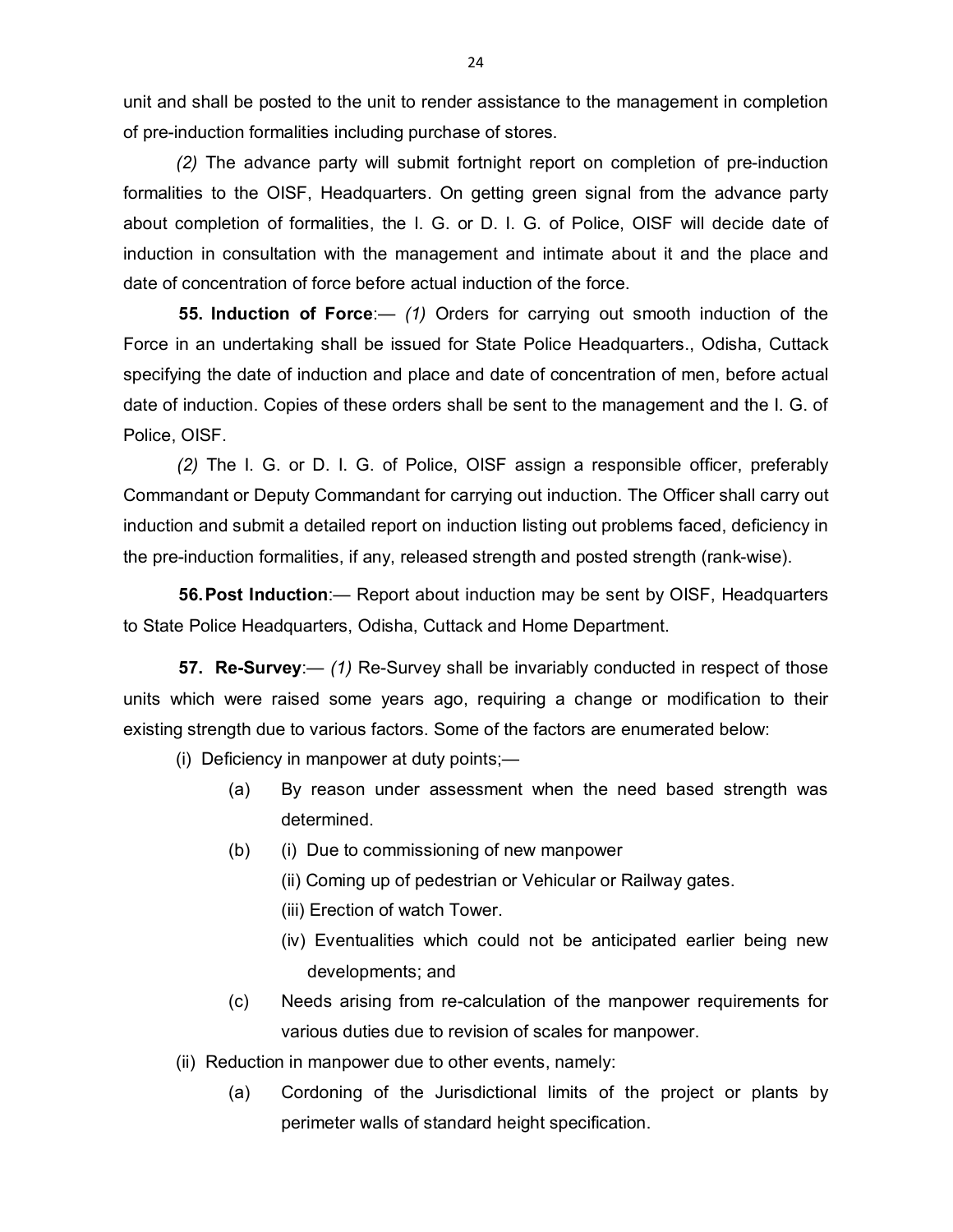- (b) Withdrawal of strength provided for township patrol which does not come within the ambit of the functions of the Force.
- (c) Dismantling of the installations by virtue of their time schedules;
- (d) Any other specific reason depending on the project or area.

*(2)* In these cases it is necessary, in conformity with the provisions of the OISF Act that the concerned Management puts in a request for re-survey of the Unit, either on its own or at the instance of the local OISF officers. The Managements representative should invariably be associated as a member of the resurveying team so that there should be absolute co-ordination, and the representative would itself take into account all the aspects including the additional expenditure likely to be involved besides avoiding correspondence emanating from :—

- (i) Over assessment of manpower for duty points which have been in existence for a period of time especially when there has not been appreciable change in the area, perimeter, duty point(s), period of operation, input or output number of visitors or labourers etc. with reference to which security coverage was provided and exists.
- (ii) Recommendation of additional manpower due to revision of norms for various duty points of administrative control, and
- (iii) Recommendations for additional strength for duty points on grounds of added vigilance when there has been no spurt in crimes.

(3) The re-survey shall invariably be carried out in association with the senior members of the concerned management. The re-survey report shall consists of the following documents:—

- (i) Brief history of the Undertaking highlighting the factors that have necessitated the re-survey.
- (ii) Detailed duty point-wise justification signed by the re-surveying officer and representative of the Management. This shall contain justification for not only the new of additional duty points but also for the old duty points already in existence at the time of re-survey. Deletion of any old duty points should also be justified.
- (iii) Details of duty point-wise deployment chart. This shall be divided into two parts. The left hand side of the chart shall show the existing deployment before the re-survey and the right hand side would show the corresponding proposed deployment in such manner that all the changes or additions in manpower are clearly brought out. This chart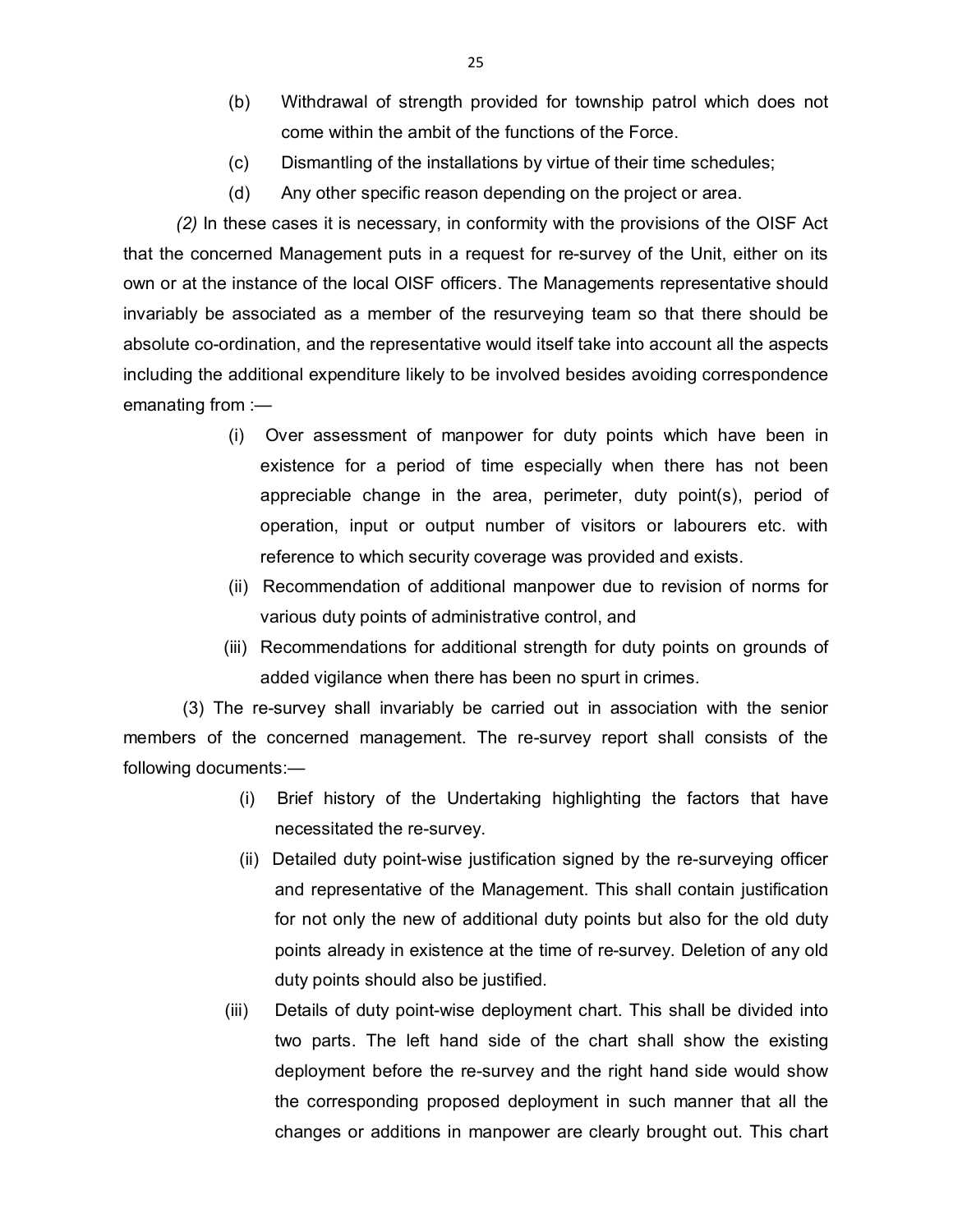shall also be signed both by the Surveying Officer and representatives of the Management.

- (iv) Duty point-wise analysis chart or comparative table, showing strength as per norms, existing a strength and strength as assessed by the surveying team shall also be prepared
- (v) Three Copies of blue prints of the Undertaking marked with all the duty points that would be functional after the re-survey.

*(4)* The re-survey report shall be forwarded to the I. G. or D. I. G. of Police, OISF who shall further scrutinize it and forward the same to State Police Headquarters, Odisha, Cuttack along with his recommendations and necessary documents. These reports shall further be scrutinized at State Police Headquarters, Odisha, Cuttack and get approved from D. G. of Police, Odisha, Cuttack. The Management shall be asked to place formal requisition, for the additional strength. Force shall be deployed subject to availability.

**58. Physical Security**:— Physical security concerns itself with the means by which a given facility protects itself against theft, sabotage, unauthorised entry etc. Physical security planning includes protection of the undertaking's perimeter and of the buildings and the building's interior and its content as well as vital installation. The security defence begins at the perimeter which is the first line of defence. It is important to remember that structural barriers rarely prevent penetration. Fences can be climbed, walls can be scaled and locked doors and grilled windows can eventually be by-passed by a resolute assault. Ultimately, all such barriers must be supported by physical manning. The details of physical security instruction is to be decided by the Administrative Head with consulting the borrowing organisations.

**59. Use of Electronic Device**:— Manpower oriented security system have limitations in countering threats posed by sophisticated adversaries. Humans tend to suffer from inherent weakness like limited vision, slow reflexes, fatigue, social commitments, influences, pressures, black mail, corruption etc. Electronic devices are not influenced by these factors and function effectively in a pre-designated manner. Human supplemented by electronic devices can make security both efficient and cost effective. By introducing electronic device in aid of security reduction in manpower can be achieved. Though the expenditure on electronic devices initially seems a burden, the expenditure is an investment and yields recurring savings consequent to the reduction of manpower. Electronic equipment like alarms, detectors, sensors, surveillance devices etc. have proved their worthiness in providing effective security to the vital and sensitive

26